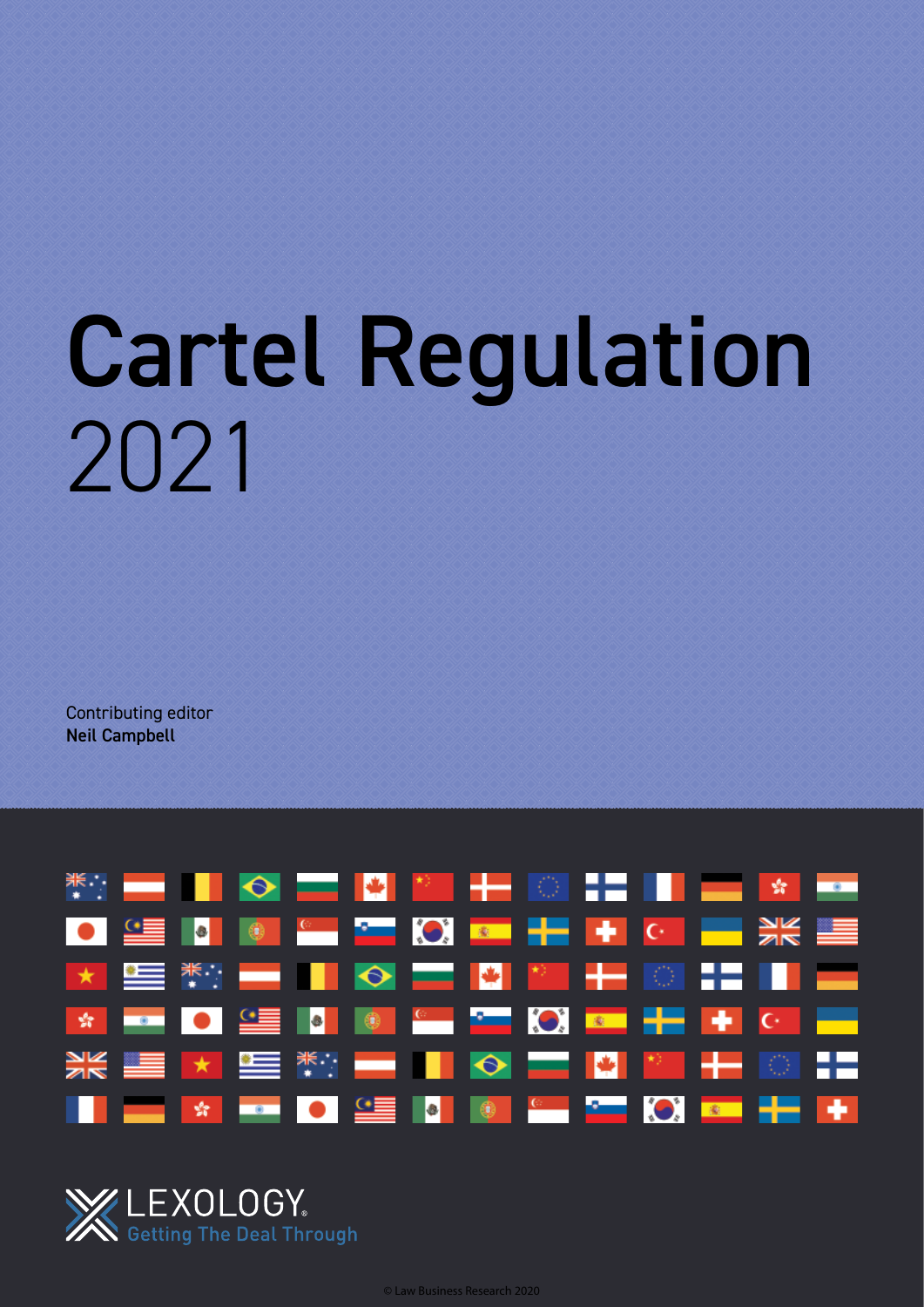#### Publisher Tom Barnes tom.barnes@lbresearch.com

**Subscriptions** Claire Bagnall claire.bagnall@lbresearch.com

#### Senior business development manager Adam Sargent

adam.sargent@gettingthedealthrough.com

#### Published by

Law Business Research Ltd Meridian House, 34-35 Farringdon Street London, EC4A 4HL, UK

The information provided in this publication is general and may not apply in a specific situation. Legal advice should always be sought before taking any legal action based on the information provided. This information is not intended to create, nor does receipt of it constitute, a lawyer– client relationship. The publishers and authors accept no responsibility for any acts or omissions contained herein. The information provided was verified between October and November 2020. Be advised that this is a developing area.

© Law Business Research Ltd 2020 No photocopying without a CLA licence. First published 2001 Twenty-first edition ISBN 978-1-83862-310-4

Printed and distributed by Encompass Print Solutions Tel: 0844 2480 112



### **Cartel Regulation** 2021

Contributing editor Neil Campbell McMillan IIP

Lexology Getting The Deal Through is delighted to publish the twenty-first edition of *Cartel Regulation*, which is available in print and online at www.lexology.com/gtdt.

Lexology Getting The Deal Through provides international expert analysis in key areas of law, practice and regulation for corporate counsel, cross-border legal practitioners, and company directors and officers.

Throughout this edition, and following the unique Lexology Getting The Deal Through format, the same key questions are answered by leading practitioners in each of the jurisdictions featured. Our coverage this year includes new chapters on Argentina, Bulgaria, France and Spain.

Lexology Getting The Deal Through titles are published annually in print. Please ensure you are referring to the latest edition or to the online version at www.lexology.com/gtdt.

Every effort has been made to cover all matters of concern to readers. However, specific legal advice should always be sought from experienced local advisers.

Lexology Getting The Deal Through gratefully acknowledges the efforts of all the contributors to this volume, who were chosen for their recognised expertise. We also extend special thanks to the contributing editor, Neil Campbell of McMillan LLP, for his continued assistance with this volume.



London November 2020

Reproduced with permission from Law Business Research Ltd This article was first published in December 2020 For further information please contact editorial@gettingthedealthrough.com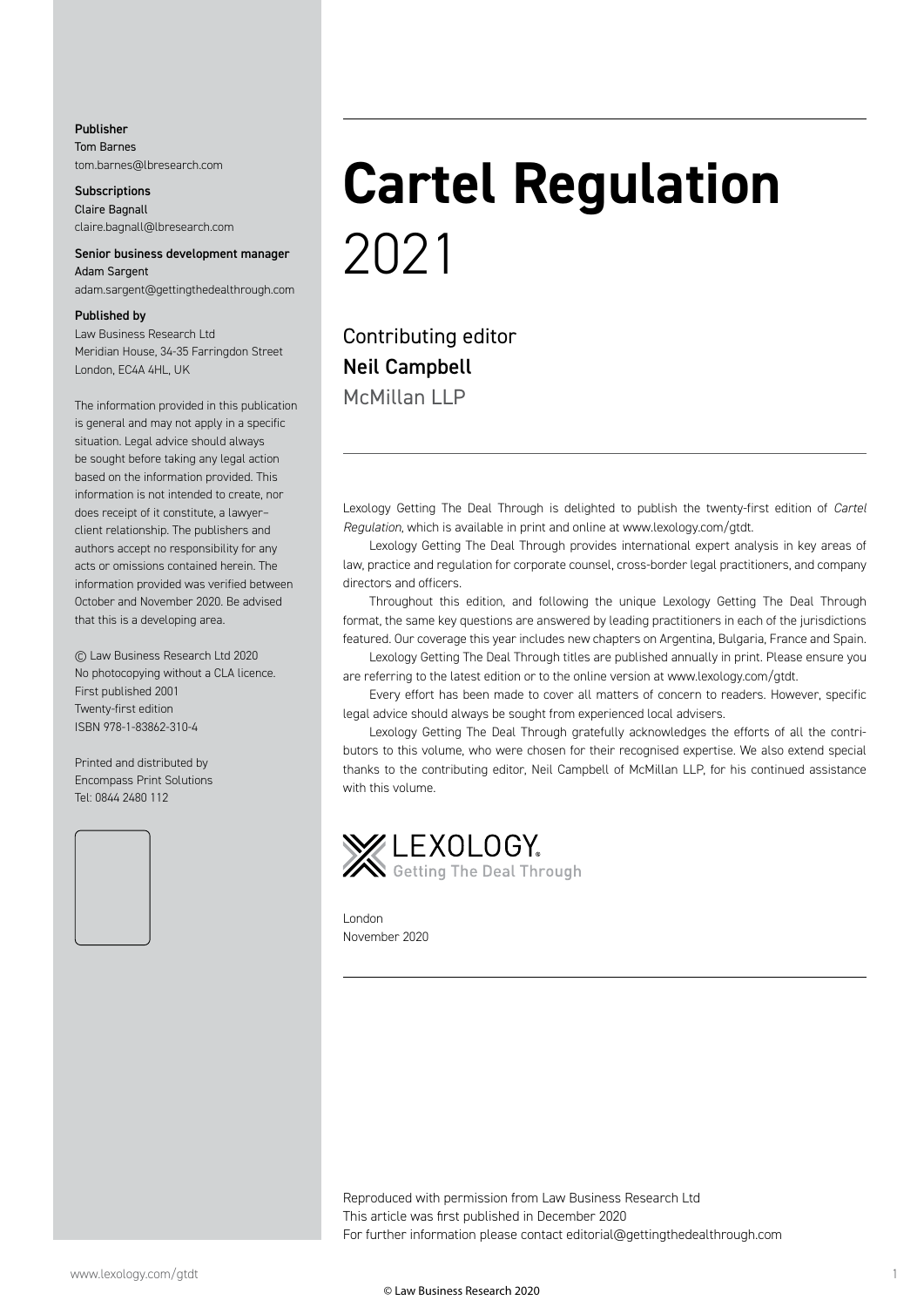### **Contents**

| <b>Foreword</b>                                                    | 5   |
|--------------------------------------------------------------------|-----|
| Neil Campbell                                                      |     |
| McMillan LLP                                                       |     |
|                                                                    |     |
| <b>Global overview</b>                                             | 6   |
| Roxann E Henry, Lisa M Phelan, Megan E Gerking and                 |     |
| Robert W Manoso                                                    |     |
| Morrison & Foerster LLP                                            |     |
| <b>Argentina</b>                                                   | 9   |
| Miguel del Pino and Santiago del Rio                               |     |
| Marval O'Farrell Mairal                                            |     |
|                                                                    |     |
| <b>Australia</b>                                                   | 16  |
| Fiona Crosbie, Rosannah Healy and Ted Hill                         |     |
| Allens                                                             |     |
| <b>Austria</b>                                                     | 26  |
|                                                                    |     |
| Andreas Traugott and Anita Lukaschek                               |     |
| Baker & McKenzie, Diwok Hermann Petsche Rechtsanwälte LLP & Co KG  |     |
| <b>Belgium</b>                                                     | 32  |
| Laure Bersou and Pierre Goffinet                                   |     |
| Daldewolf                                                          |     |
|                                                                    |     |
| <b>Brazil</b>                                                      | 41  |
| André Cutait de Arruda Sampaio and Onofre Carlos de Arruda Sampaio |     |
| OC Arruda Sampaio - Sociedade de Advogados                         |     |
| <b>Bulgaria</b>                                                    | 50  |
| Anna Rizova and Hristina Dzhevlekova                               |     |
| <b>Wolf Theiss</b>                                                 |     |
|                                                                    |     |
| Canada                                                             | 61  |
| William Wu, Guy Pinsonnault and Neil Campbell                      |     |
| McMillan LLP                                                       |     |
|                                                                    |     |
| <b>China</b>                                                       | 74  |
| Ding Liang                                                         |     |
| DeHeng Law Offices                                                 |     |
| Denmark                                                            | 90  |
| Frederik André Bork, Olaf Koktvedgaard and Søren Zinck             |     |
| Bruun & Hjejle                                                     |     |
|                                                                    |     |
| <b>European Union</b>                                              | 100 |
| Mélanie Thill-Tayara and Marion Provost                            |     |
| Dechert LLP                                                        |     |

| <b>Finland</b>                                                             | 111 |
|----------------------------------------------------------------------------|-----|
| Mikael Wahlbeck, Antti Järvinen and Niko Hukkinen                          |     |
| Frontia Attorneys Ltd                                                      |     |
| <b>France</b>                                                              | 120 |
| Lionel Lesur and Anna Sacco                                                |     |
| Franklin                                                                   |     |
|                                                                            |     |
| Germany                                                                    | 128 |
| Markus M Wirtz and Silke Möller                                            |     |
| Glade Michel Wirtz                                                         |     |
| <b>Hong Kong</b>                                                           | 137 |
| Marcus Pollard and Kathleen Gooi                                           |     |
| Linklaters                                                                 |     |
| India                                                                      | 144 |
| Anima Shukla and Subodh Prasad Deo                                         |     |
| Saikrishna & Associates                                                    |     |
|                                                                            |     |
| Japan                                                                      | 153 |
| Eriko Watanabe and Koki Yanagisawa                                         |     |
| Nagashima Ohno & Tsunematsu                                                |     |
| <b>Malaysia</b>                                                            | 164 |
| Nadarashnaraj Sargunaraj and Nurul Syahirah Azman                          |     |
| Zaid Ibrahim & Co                                                          |     |
| <b>Mexico</b>                                                              | 173 |
| Rafael Valdés Abascal and Agustín Aguilar López                            |     |
| Valdes Abascal Abogados                                                    |     |
|                                                                            |     |
| <b>Portugal</b>                                                            | 182 |
| Mário Marques Mendes and Alexandra Dias Henriques                          |     |
| Gómez-Acebo & Pombo                                                        |     |
| <b>Singapore</b>                                                           | 194 |
| Lim Chong Kin and Corinne Chew                                             |     |
|                                                                            |     |
| Drew & Napier LLC                                                          |     |
|                                                                            |     |
| <b>Slovenia</b>                                                            | 205 |
| Irena Jurca, Katja Zdolšek and Stojan Zdolšek<br>Odvetniska druzba Zdolsek |     |
|                                                                            |     |
| <b>South Korea</b>                                                         | 213 |
| Hoil Yoon, Chang Ho Kum and Yang Jin Park<br>Yoon & Yang LLC               |     |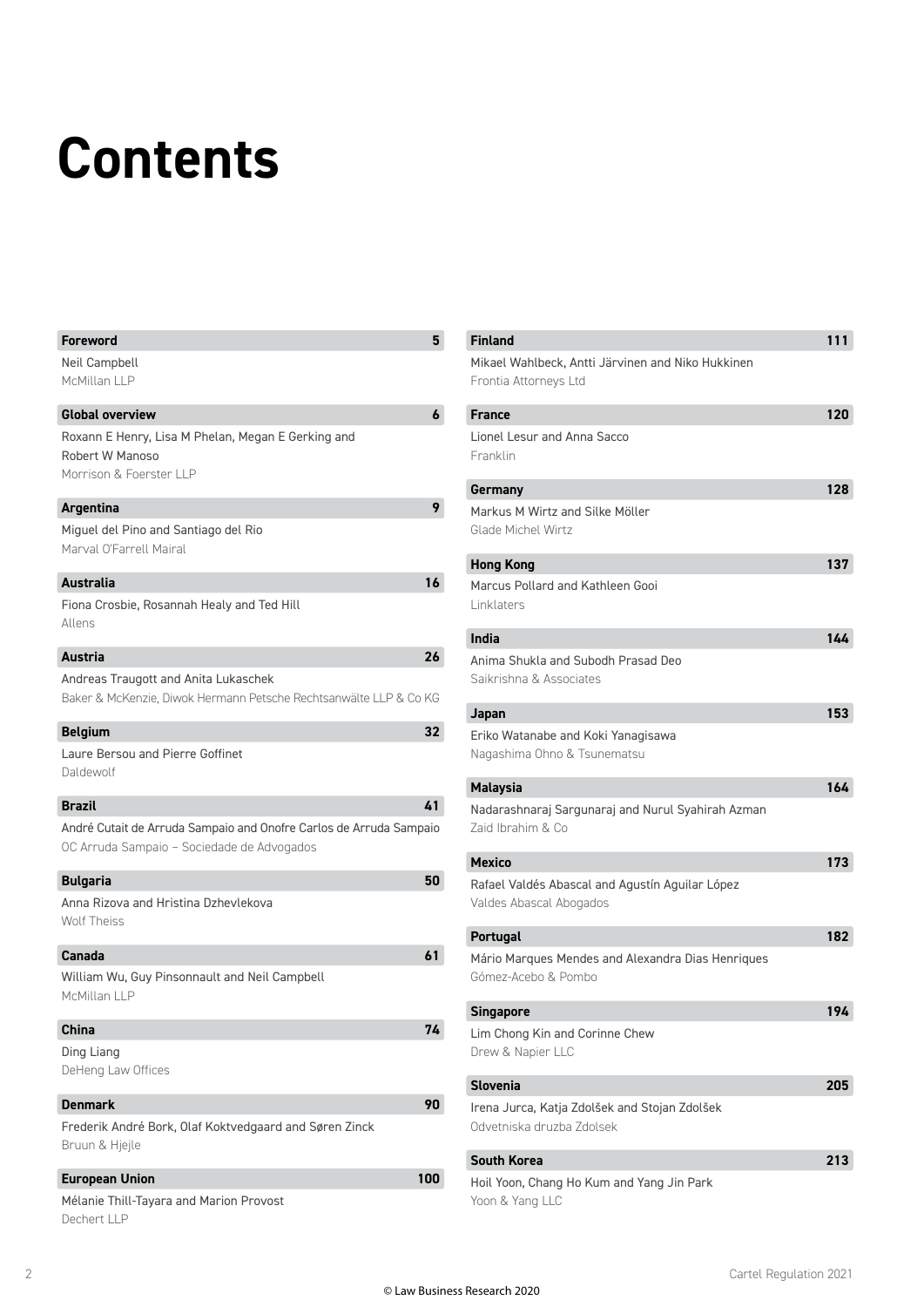| <b>Spain</b>                                                                           | 225 |
|----------------------------------------------------------------------------------------|-----|
| Andrew Ward, Irene Moreno-Tapia, Carlos Alberto Ruiz and<br>Marta Simón<br>Cuatrecasas |     |
| Sweden                                                                                 | 236 |
| Johan Carle, Fredrik Sjövall and Stefan Perván Lindeborg<br>Mannheimer Swartling       |     |
| <b>Switzerland</b>                                                                     | 246 |
| Mario Strebel and Fabian Koch<br><b>CORE Attorneys Ltd</b>                             |     |
| <b>Turkey</b>                                                                          | 259 |
| Gönenç Gürkaynak and K Korhan Yıldırım<br>ELIG Gürkaynak Attorneys-at-Law              |     |
| <b>Ukraine</b>                                                                         |     |

| Quick reference tables                                              | L   |
|---------------------------------------------------------------------|-----|
| Nguyen Anh Tuan, Tran Hai Thinh and Tran Hoang My<br>INT & Partners |     |
| <b>Vietnam</b>                                                      | 305 |
| Steven E Bizar and Julia Chapman<br>Dechert LLP                     |     |
| <b>United States</b>                                                | 295 |
| Clifford Chance                                                     |     |

**United Kingdom 283** Elizabeth Morony, Samantha Ward, Ben Jasper and Alexandra Buckley

Nataliia Isakhanova, Yuriy Prokopenko and Andrii Pylypenko Sergii Koziakov & Partners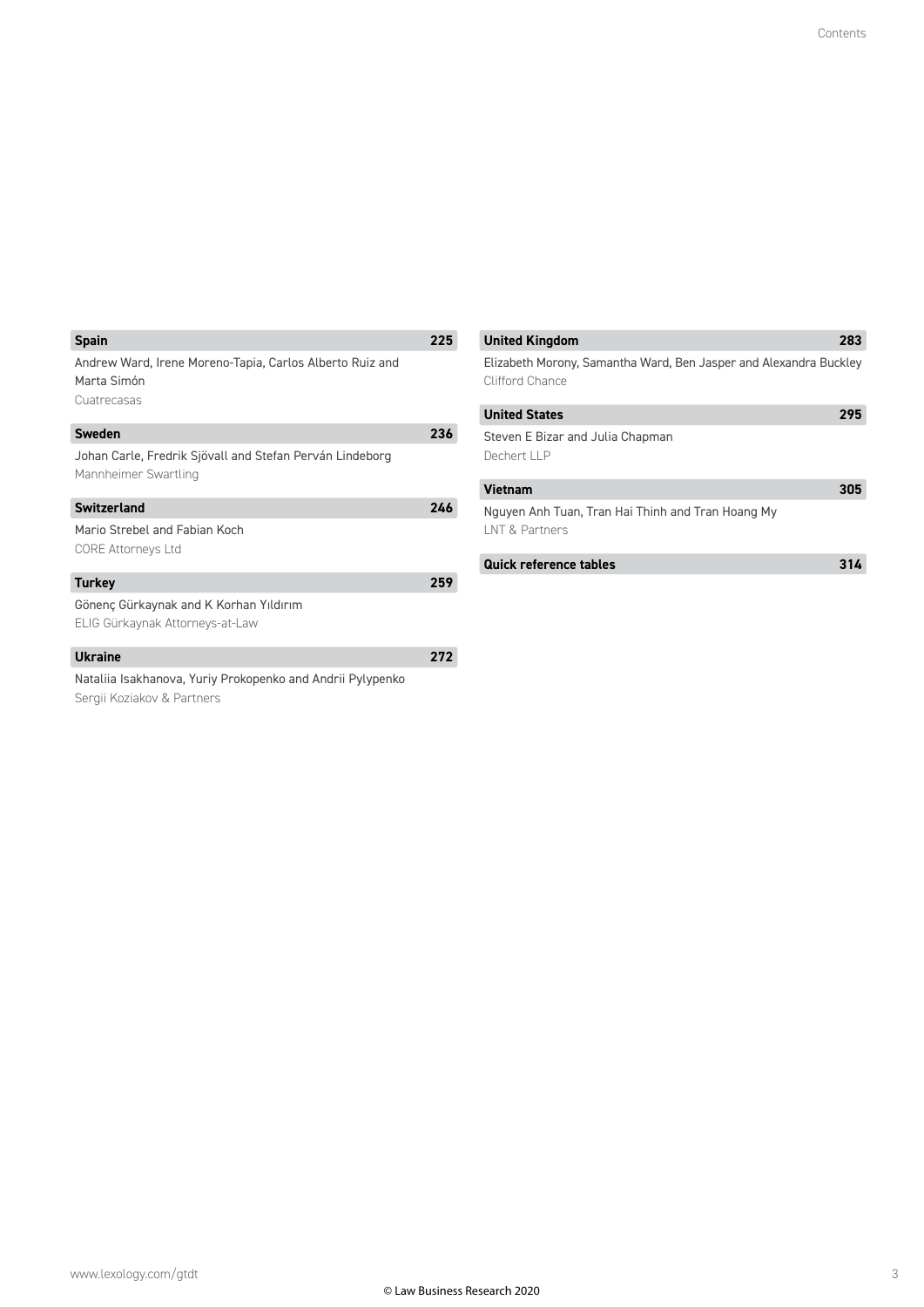### **Japan**

Eriko Watanabe and Koki Yanagisawa Nagashima Ohno & Tsunematsu

#### **LEGISLATION AND INSTITUTIONS**

#### **Relevant legislation**

1 | What is the relevant legislation?

The Law Concerning Prohibition of Private Monopoly and Maintenance of Fair Trade (Law No. 54 of 1947) (the Antimonopoly Law), as amended from time to time, is the legislation that prohibits cartels. In addition to the prohibition under the Antimonopoly Law of Japan, collusion in a public bid is subject to penalty under the Criminal Code. The Law Concerning Exclusion and Prevention of Public Bid Rigging and Actions against Involved Officers provide the measures that the Japan Fair Trade Commission (JFTC) may take against the activities of government officers involved in public bid rigging.

#### **Relevant institutions**

2 Which authority investigates cartel matters? Is there a separate prosecution authority? Are cartel matters adjudicated or determined by the enforcement agency, a separate tribunal or the courts?

The JFTC is the sole enforcement agency established by the Antimonopoly Law. In contrast to the United States, there is no enforcement agency in Japan that shares the power and responsibility to enforce the Antimonopoly Law with the JFTC. The Public Prosecutors' Office is in charge of criminal procedures after the JFTC files an accusation.

The JFTC is the investigator and prosecutor with regard to offences under the Antimonopoly Law. The JFTC consists of a chair and four commissioners. The General-Secretariat, headed by the secretarygeneral, is attached to the JFTC for the operation of its business and consists of the Secretariat, the Investigation Bureau and the Economic Affairs Bureau (including the Trade Practices Department). In general, the Investigation Bureau is in charge of investigations and issuance of orders under the Antimonopoly Law.

Collusion in a public bid under the Criminal Code is subject to the investigation by the Public Prosecutors' Office.

#### **Changes**

#### 3 Have there been any recent changes, or proposals for change, to the regime?

On 19 June 2019, the amendment to the Antimonopoly Law (2019 Amendment) was enacted by the national diet and, on 26 June 2019, was promulgated. The regime of cartel regulations (ie, administrative sanctions and the leniency programme) will substantially change when the 2019 Amendment becomes fully effective. The effective date for most of the major changes will be 25 December 2020, while some of them became effective as of 26 July 2019 and 1 January 2020, respectively.

Apart from the foregoing, no fundamental legislative amendment to the substantive law under the Antimonopoly Law or major changes in the JFTC's enforcement thereunder with regard to cartels have been made since 2011, unlike those made in recent years to strengthen the power of the JFTC.

Having said that, the amendment to the Antimonopoly Law that became effective as of 1 April 2015 abolished the JFTC's administrative proceedings and the JFTC orders are now directly subject to review by judicial courts, without going through administrative proceedings, under the applicable administrative procedure laws. More specifically, a defendant company may file a complaint directly with the Tokyo District Court to quash JFTC orders. Complaints to quash the JFTC orders will be examined by a panel of three or five court judges. The substantial evidence rule which is applicable to actions for quashing JFTC decisions before the Tokyo High Court and in which the court is bound by the JFTC's findings was abolished. Namely, the Tokyo District Court is not bound by the JFTC's findings of fact and a defendant company may submit evidence to the judicial court proceedings without such restrictions as imposed by the substantial evidence rule. A JFTC order will be quashed if the judicial court finds that the order is contrary to the laws.

Furthermore, the commitment procedure, the system to resolve alleged violations of Antimonopoly Law voluntarily by consent of a defendant company, was introduced on 30 December 2018, pursuant to the amendment to the Antimonopoly Law included in the Act to Amend the Trans-Pacific Partnership Agreement Related Laws. Under the commitment procedure, an entrepreneur that receives a notice from the JFTC regarding alleged violation of the Antimonopoly Law may devise a plan to take necessary measures to cease such an alleged violation and file a petition for approval of such plan with the JFTC, and if such plan is approved, the JFTC determines not to render a cease-and-desist order and administrative surcharge payment order against the petitioner. However, the Antimonopoly Law provides that such commitment procedure does not apply to cartel conducts.

#### **Substantive law**

#### 4 | What is the substantive law on cartels in the jurisdiction?

Under the Antimonopoly Law, an agreement or understanding among competitors to eliminate or restrict competition among them that substantially restrains competition in a particular field of trade is prohibited as an unreasonable restraint of trade (article 3, latter part). While the Antimonopoly Law does not explicitly limit the scope of conduct in violation of the Antimonopoly Law as an unreasonable restraint of trade to that among competitors, the Tokyo High Court, in a 9 March 1953 decision, held that only restrictions among competitors constitute an unreasonable restraint of trade. Unreasonable restraint of trade by a trade association is also prohibited under article 8, paragraph 1, item 1 of the Antimonopoly Law.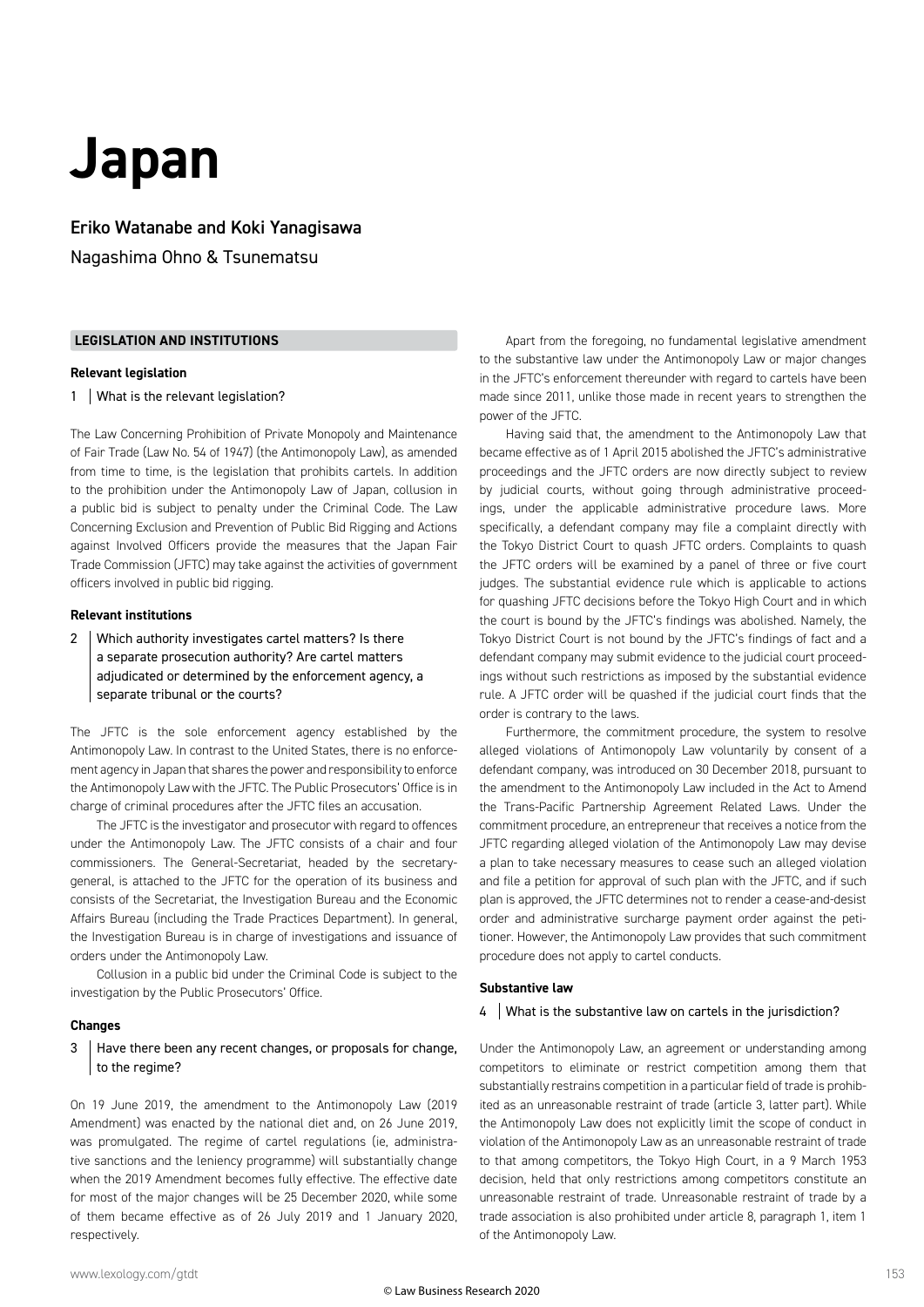Cartels and bid rigging are typical examples of an unreasonable restraint of trade prohibited under the Antimonopoly Law. Agreements that cover topics such as price fixing, production limitation, and market and customer allocation are typical examples of cartels. Note that joint activities, collaboration or alliance among competitors that have pro-competitive effects (and therefore should be subject to the rule of reason analysis) are also reviewed under the latter part of article 3 of the Antimonopoly Law.

While the latter part of article 3 of the Antimonopoly Law only prohibits conduct that substantially restrains competition in the relevant market, the JFTC seems to have enforced the Antimonopoly Law as though the law prescribes that such cartels are illegal per se, and the JFTC has not accepted the arguments of defendant companies in rebuttal thereof.

#### **Joint ventures and strategic alliances**

5 To what extent are joint ventures and strategic alliances potentially subject to the cartel laws?

The joint ventures on a contract basis and strategic alliances among competitors are subject to the latter part of article 3 of the Antimonopoly Law and are prohibited if they substantially restraint the competition in the relevant market.

The JFTC seems to have 'per se illegal' approach to handling investigations and deciding cartel and bid rigging cases. However, the JFTC has also taken a 'rule of reason' approach towards joint ventures formed on a contract basis and strategic alliances among competitors, similar to business combinations, according to the JFTC's report on the prior consultations that are made public in each fiscal year. This was confirmed in the Report of Study Group on Business Alliance, which was made public as of 10 July 2019 by the Competition Policy Research Center, an organisation of the JFTC consisting of JFTC officers and academics. While the JFTC has no guidelines for the joint ventures on a contract basis and strategic alliances among competitors, the Report provides the basic framework for reviewing business alliances for research and development, technology use, standardisation, procurement, production, logistics, and sales.

#### **APPLICATION OF THE LAW AND JURISDICTIONAL REACH**

#### **Application of the law**

6 Does the law apply to individuals, corporations and other entities?

The Law Concerning Prohibition of Private Monopoly and Maintenance of Fair Trade (Law No. 54 of 1947) (the Antimonopoly Law) applies to the conduct of 'entrepreneurs', which includes both corporations and individuals. Trade associations are also subject to the prohibition under the Antimonopoly Law.

#### **Extraterritoriality**

#### 7 Does the regime apply to conduct that takes place outside the jurisdiction (including indirect sales into the jurisdiction)? If so, on what jurisdictional basis?

The Antimonopoly Law contains no provision expressly setting forth the jurisdiction of the Japan Fair Trade Commission (JFTC). However, the JFTC considers that it has jurisdiction over conduct that has an effect on the Japanese market, irrespective of where such activities are carried out. Therefore, the JFTC may have jurisdiction over cartel cases involving the Japanese market. The Supreme Court supported this conclusion. With regard to the procedures to be followed under the Antimonopoly Law, the JFTC may use the public service for its inquiries or orders to defendant corporations outside Japan that do not have a

presence in Japan. The provisions therefor also indicate that the JFTC has jurisdiction over the conduct of such corporations outside Japan that have no presence (eg, a subsidiary, business office or agent) in Japan.

#### **Export cartels**

8 | Is there an exemption or defence for conduct that only affects customers or other parties outside the jurisdiction?

The application of the Antimonopoly Law is exempted for an export cartel among exporters filed with the relevant ministries under the Export and Import Transaction Law, if it does not involve unfair trade practices.

#### **Industry-specific provisions**

#### $9$  Are there any industry-specific infringements? Are there any industry-specific defences or exemptions?

The Antimonopoly Law apply all of the business and there are no industry-specific infringements under the Antimonopoly Law. Having said, there are certain guidelines dealing with the cartels formed by trade associations, such as those of agricultural cooperatives.

There are systems which allow a cartel to be exempt from the Antimonopoly Law due to the applicable business affairs laws (eg, the joint operation of non-life insurance, airlines and maritime transport). However, there are no industry-specific defences.

#### **Government-approved conduct**

 $10$  Is there a defence or exemption for state actions, government-approved activity or regulated conduct?

The systems which permit exemptions from the application of the Antimonopoly Law based on applicable business affairs laws, in principle requires approval from the relevant minister and consent from and notice to the JFTC. Other than those exemptions explicitly provided under the applicable laws, there is no defence due to the approval from the ministries and governmental agencies. There are precedents in which the JFTC has enforced the Antimonopoly Law against companies that colluded and agreed to prices they would file with the relevant government agencies for their approval in the regulated industries.

#### **INVESTIGATIONS**

#### **Steps in an investigation**

#### 11 What are the typical steps in an investigation?

When the Japan Fair Trade Commission (JFTC) discovers an alleged violation of the Law Concerning Prohibition of Private Monopoly and Maintenance of Fair Trade (Law No. 54 of 1947) (the Antimonopoly Law) in the form of an unreasonable restraint of trade by any means (such as through a complaint by a third party, information from an employee of the suspected corporation or the application under the leniency programme), the JFTC first conducts a feasibility study for the investigation and then determines whether it will conduct an investigation and, if it determines to investigate, whether to conduct either an administrative investigation or compulsory measures for criminal offences under the Antimonopoly Law.

#### **Investigative powers of the authorities**

12 What investigative powers do the authorities have? Is court approval required to invoke these powers?

#### Compulsory investigation for criminal offences

The JFTC may inspect, search and seize materials in accordance with a warrant issued by a court judge under the Antimonopoly Law as part of the compulsory investigation of criminal offences.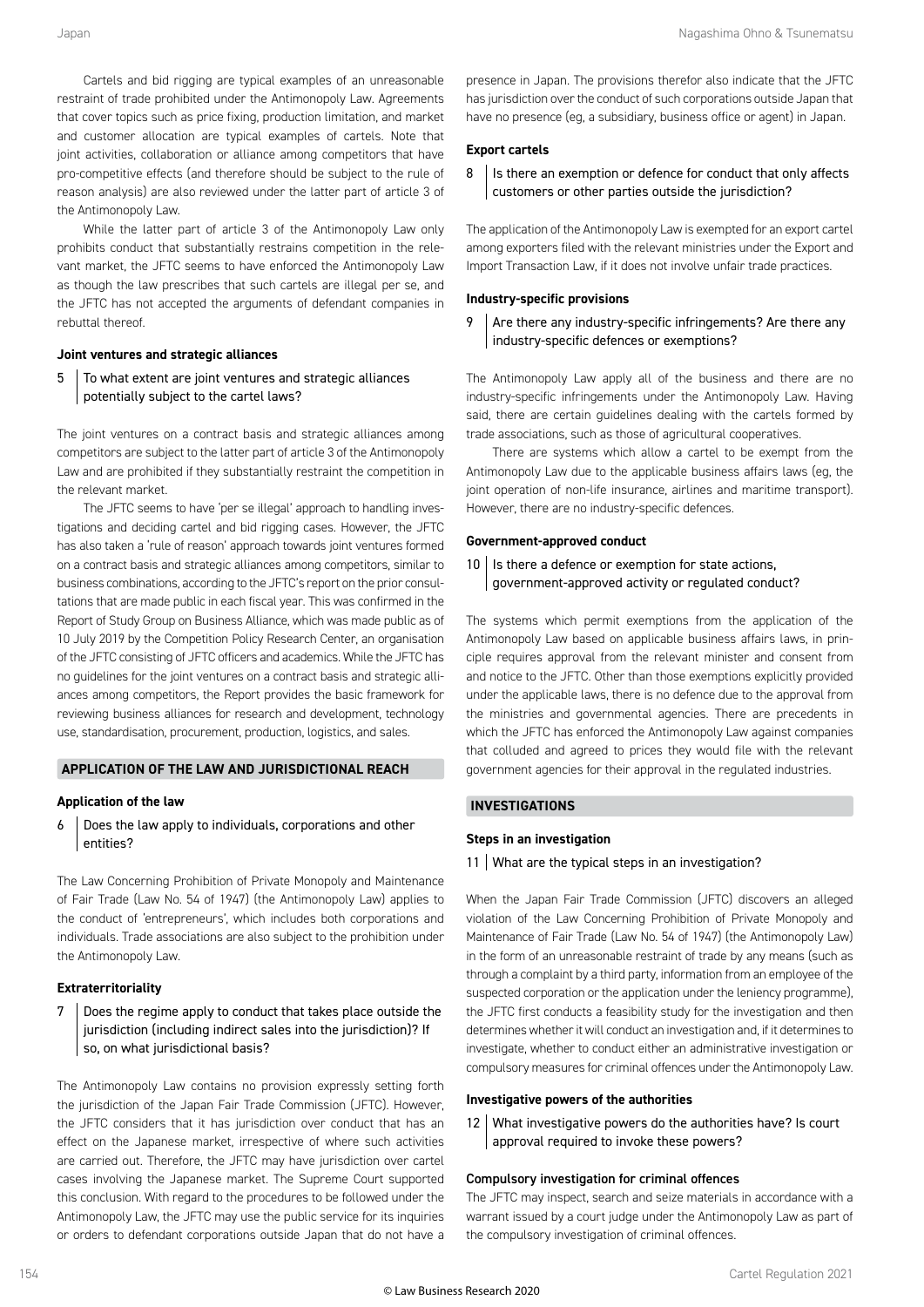The JFTC has made public that it will initiate a criminal investigation under the Antimonopoly Law where there is a considerable reason to suspect a malicious and material violation of the Antimonopoly Law, including cases involving price-fixing, restriction of supply, market division and bid rigging, or where there is an entrepreneur or industry that is repeatedly violating the Antimonopoly Law or an entrepreneur that is not complying with a cease-and-desist order and it is difficult to correct such conduct using the JFTC's administrative measures under the Antimonopoly Law.

When, as the result of the investigation, the JFTC is convinced that a criminal offence has taken place, it will file a criminal accusation with the Public Prosecutors' Office.

#### Administrative investigations by the JFTC

The JFTC may, on a compulsory basis, if necessary, during an investigation:

- order persons involved in a case or any other relevant person to appear at a designated time and place to testify or to produce documentary evidence;
- order experts to appear and give expert testimony;
- order persons to submit account books, documents or other material, and retain these materials (ie, production orders); and
- enter any place of business of persons involved in a case and any other necessary place to inspect the conditions of business operation and property, account books, documents and other material (ie, dawn raid).

The JFTC may also conduct investigations on an ex officio basis.

The JFTC usually conducts a dawn raid (a compulsory investigation) in a cartel or bid rigging case. A dawn raid requires the consent and presence of the manager of a corporation, who may approve the JFTC's entry onto the premises on behalf of the corporation, with regard to entry onto the premises of the suspected company for the dawn raid. The presence of a lawyer, including in-house counsel, is not a legal requirement to lawfully or validly conduct the dawn raid.

The JFTC removes originals of documents and materials held at the offices of companies during a dawn raid, either by an order or a request to which the investigated corporation responds on a voluntary basis. The Rules on Administrative Investigations provide that persons who are ordered to submit materials are entitled to make photocopies of seized material, unless doing so would impede the investigation.

It is usual for the JFTC to question employees with regard to the subject matter of the investigation at the same time as the dawn raids (either at the site or the JFTC's office) and, in addition, after the completion of a review of materials and collection of information from other persons, to request such persons to respond to questions. The questioning is usually conducted by the JFTC on a voluntary basis with the consent of an individual to be questioned.

Further, the JFTC usually issues a report order requesting certain information, such as the types of product and the sales thereof, and a production order requesting the production of documents during the process of the administrative investigation, although it sometimes also requests that information, documents or both be submitted on a voluntary basis.

The Antimonopoly Law provides the criminal penalties (ie, imprisonment for up to one year or a fine of up to ¥3 million) for any individual that refuses, obstructs or evades inspection as provided in the Antimonopoly Law. Corporations can also be subject to a fine of up to ¥3 million.

#### **INTERNATIONAL COOPERATION**

#### **Inter-agency cooperation**

13 | Is there cooperation with authorities in other jurisdictions? If so, what is the legal basis for, and extent of, such cooperation?

Yes. In 1999, Japan and the US signed an Agreement Concerning Co-operation on Anticompetitive Activities, providing for coordination and cooperation with respect to antitrust enforcement activities. Under the Agreement, the competition authorities of each country are mutually bound to give notification of enforcement activities that may affect the other's interests.

Japan also entered into similar agreements with the European Commission in 2003 and with Canada in 2005.

Moreover, Japan signed economic partnership agreements with various countries, such as Australia, Chile, Malaysia, Mexico, the Philippines, Singapore and Thailand.

The Japan Fair Trade Commission (JFTC) has also concluded memoranda on cooperation with competition authorities such as China, the Philippines, Vietnam, Brazil and Korea.

The JFTC may also exchange information with other competition authorities to some extent.

#### **Interplay between jurisdictions**

14 Which jurisdictions have significant interplay with your jurisdiction in cross-border cases? If so, how does this affect the investigation, prosecution and penalising of cartel activity in cross-border cases in your jurisdiction?

Although the JFTC seems to have made no public announcement with regard to the scope and degree of the information actually exchanged pursuant to the above agreements with other competition authorities for particular cases involving cartels, there have been a number of cases in which the competition authorities have apparently coordinated their investigations of conduct on a global basis.

The Antimonopoly Law stipulates that the JFTC may provide information to foreign competition authorities, excluding cases where 'proper enforcement' of the Antimonopoly Law 'may be disturbed or when interests of the country may be violated', although it is also stipulated that the JFTC must confirm that the confidentiality of information is firmly secured in foreign countries receiving information from the JFTC to the same degree as confidentiality is secured in Japan, and that measures must be taken to ensure that such information will not be used in criminal procedures overseas.

#### **CARTEL PROCEEDINGS**

#### **Decisions**

#### 15 | How is a cartel proceeding adjudicated or determined?

If the Japan Fair Trade Commission (JFTC), as a result of a compulsory investigation for criminal offences, determines that the alleged conduct constitutes a cartel in violation of the Law Concerning Prohibition of Private Monopoly and Maintenance of Fair Trade (Law No. 54 of 1947) (the Antimonopoly Law) and that criminal sanctions are appropriate, it files a criminal accusation with the Public Prosecutors' Office, and criminal sanctions under the Antimonopoly Law will be imposed on the corporation and individuals through the criminal procedures under the applicable laws in the same manner as for other criminal cases.

If the JFTC conducts an administrative investigation and issues a cease-and-desist or a payment order for the administrative surcharge, or both, a defendant corporation that has an objection against such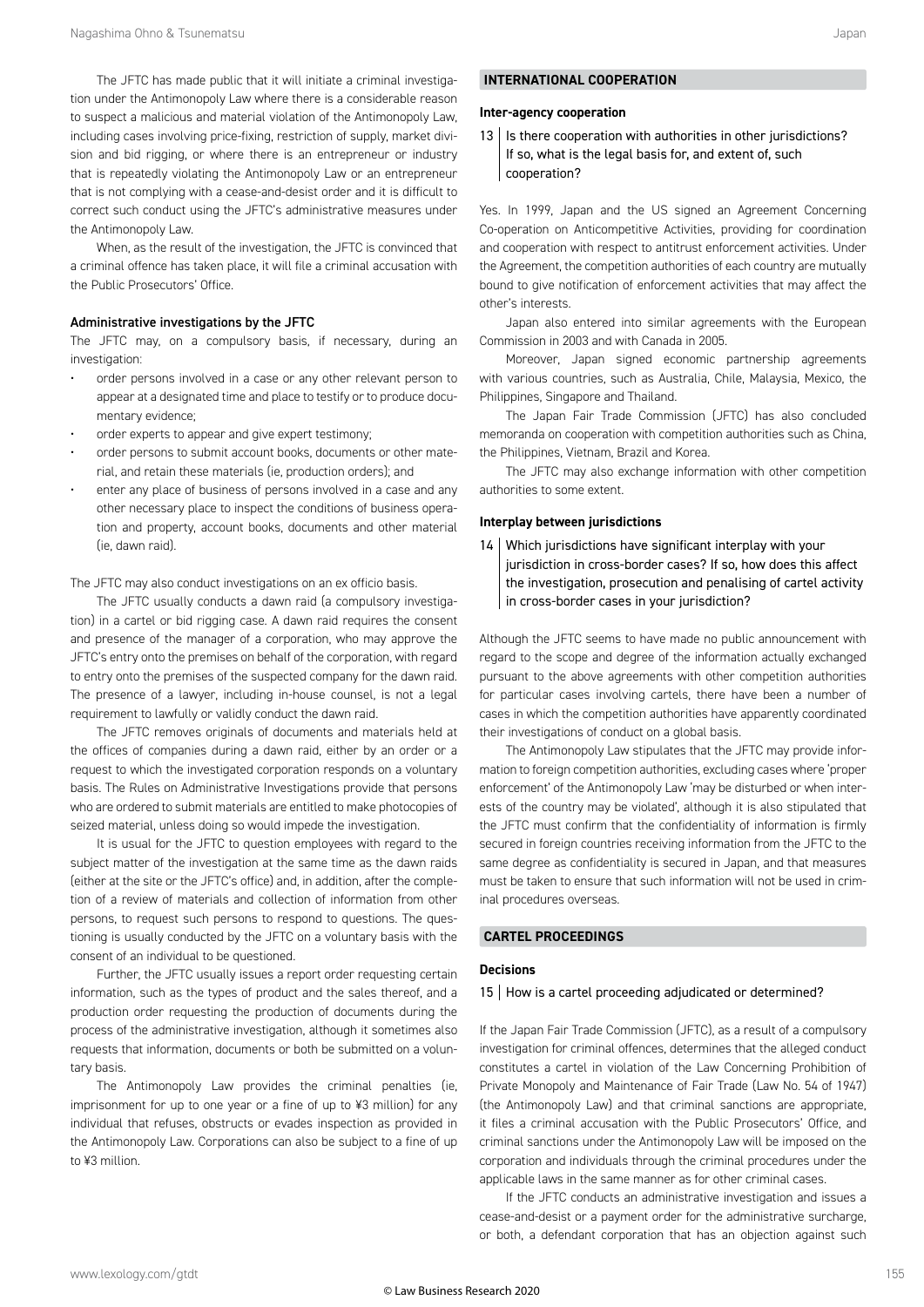administrative orders may file a complaint within six months after the service of the order, with the Tokyo District Court to quash the order. The Tokyo District Court decisions over complaints to quash JFTC orders can be appealed to the Tokyo High Court. An appeal against a judgment rendered by the Tokyo High Court can be referred to the Supreme Court and can be accepted if certain requirements set forth in the Civil Procedure Law are fulfilled. It is an issue whether the JFTC, having issued an order, has standing (ie, to file an action to quash its own order). In judicial proceedings to quash JFTC orders, the JFTC or a plaintiff must prove that the alleged facts are 'highly probable'.

Prior to the amendment to the Antimonopoly Law which became effective as of 1 April 2015, complaints to quash JFTC orders were examined through administrative proceedings presided by the administrative judges appointed and authorised by the chairperson and commissioners of the JFTC. The decisions rendered through the administrative proceedings can be appealed to the Tokyo High Court and then to the Supreme Court. JFTC orders, the relevant advance notice of which was rendered prior to 1 April 2015, shall still be subject to the administrative proceedings of the JFTC pursuant to the Antimonopoly Law before the amendment.

Complaints to quash JFTC orders are examined by a panel of three or five court judges.

Under the proceedings before the aforementioned 2015 amendment, the Antimonopoly Law adopted the 'substantial evidence rule' in which the judicial court is bound by the JFTC's findings of fact made through the administrative proceedings, as long as they are supported by substantial evidence and a defendant company may not submit new evidence to the judicial court proceedings in principle. Since the substantial evidence rule was abolished by the amendment in 2015, the judicial court shall not be bound by the JFTC's findings of fact and a defendant company may submit evidence to the judicial court proceedings under the current Antimonopoly Law.

#### **Burden of proof**

#### 16 Which party has the burden of proof? What is the level of proof required?

In a criminal case, the criminal procedures for a cartel are same as those for other crimes, and the burden of proof lies with the public prosecutors, who must prove the fact that an alleged cartel constitutes the violation of the Antimonopoly Law without reasonable doubt. On the other hand, in appellate judicial proceedings (for challenging JFTC decisions), civil proceedings involving claims for injunctions or damages, or both, a relatively relaxed standard of proof will apply. In these proceedings, the party with the burden of proof must prove that the alleged facts are 'highly probable'.

#### **Circumstantial evidence**

 $17$  Can an infringement be established by using circumstantial evidence without direct evidence of the actual agreement?

Yes. Indirect or circumstantial evidence is considered to be sufficient to prove the cartel.

#### **Appeal process**

#### 18 | What is the appeal process?

After the JFTC conducts an administrative investigation and issues a cease-and-desist or a payment order for the administrative surcharge, or both, the defendant corporation has six months after the order is served to file a complaint with the Tokyo District Court seeking a judgment to quash the order. A judgment rendered by the Tokyo District Court can be appealed to the Tokyo High Court. An appeal against a

judgment rendered by the Tokyo High Court can be referred to the Supreme Court, and can be accepted if certain requirements set forth in the Civil Procedure Law are fulfilled. There is a question whether the JFTC, having issued an order, has standing to file an action to quash its own order.

The JFTC or a plaintiff must prove that the alleged facts are 'highly probable' in order to meet the burden of proof in the aforementioned judicial proceedings.

Prior to the amendment to the Antimonopoly Law, which became effective as of 1 April 2015, complaints to quash JFTC orders were examined through administrative proceedings presided by the administrative judges appointed and authorised by the chairperson and commissioners of the JFTC. The decisions rendered through the administrative proceedings can be appealed to the Tokyo High Court and then to the Supreme Court. JFTC orders, the relevant advance notice of which was rendered prior to 1 April 2015, shall still be subject to the administrative proceedings of the JFTC, pursuant to the Antimonopoly Law before the amendment.

Complaints to quash JFTC orders are examined by a panel of three or five court judges.

Under the proceedings before the aforementioned 2015 amendment, the Antimonopoly Law adopted the 'substantial evidence rule' in which the judicial court is bound by the JFTC's findings of fact made through the administrative proceedings, as long as they are supported by substantial evidence and a defendant company may not submit new evidence to the judicial court proceedings in principle. Since the substantial evidence rule was abolished by the amendment in 2015, the judicial court shall not be bound by the JFTC's findings of fact and a defendant company may submit evidence to the judicial court proceedings under the current Antimonopoly Law.

#### **SANCTIONS**

#### **Criminal sanctions**

#### 19 | What, if any, criminal sanctions are there for cartel activity?

For an unreasonable restraint of trade, the Law Concerning Prohibition of Private Monopoly and Maintenance of Fair Trade (Law No. 54 of 1947) (the Antimonopoly Law) stipulates criminal penalties including a fine of up to ¥500 million for a corporation, and servitude (labour in a prison) for up to five years, a fine of up to ¥5 million or both for an individual (such as an employee in charge of a cartel).

Although criminal penalties have been continuously imposed from the 1990s, ever since the price-fixing case involving the petroleum business in 1984, the number of criminal cases has been small. In February 2016, the JFTC filed a criminal accusation on bid rigging concerning the work to restore roads after the East Japan Earthquake. In March 2018, the Japan Fair Trade Commission (JFTC) filed a criminal accusation on bid rigging among Japanese major construction companies concerning the construction of a maglev railway between Tokyo and Nagoya.

The JFTC made public its reasons for filing an accusation in the given case, which included the effects of the given cartel on the national economy and knowledge of the participants to the bid rigging and to the violation of the Antimonopoly Law. To our knowledge, the judicial court, regarding individuals, has decided on suspended sentences where decisions involved imprisonment. We do not have statistics for sentences regarding criminal cases involving cartel cases.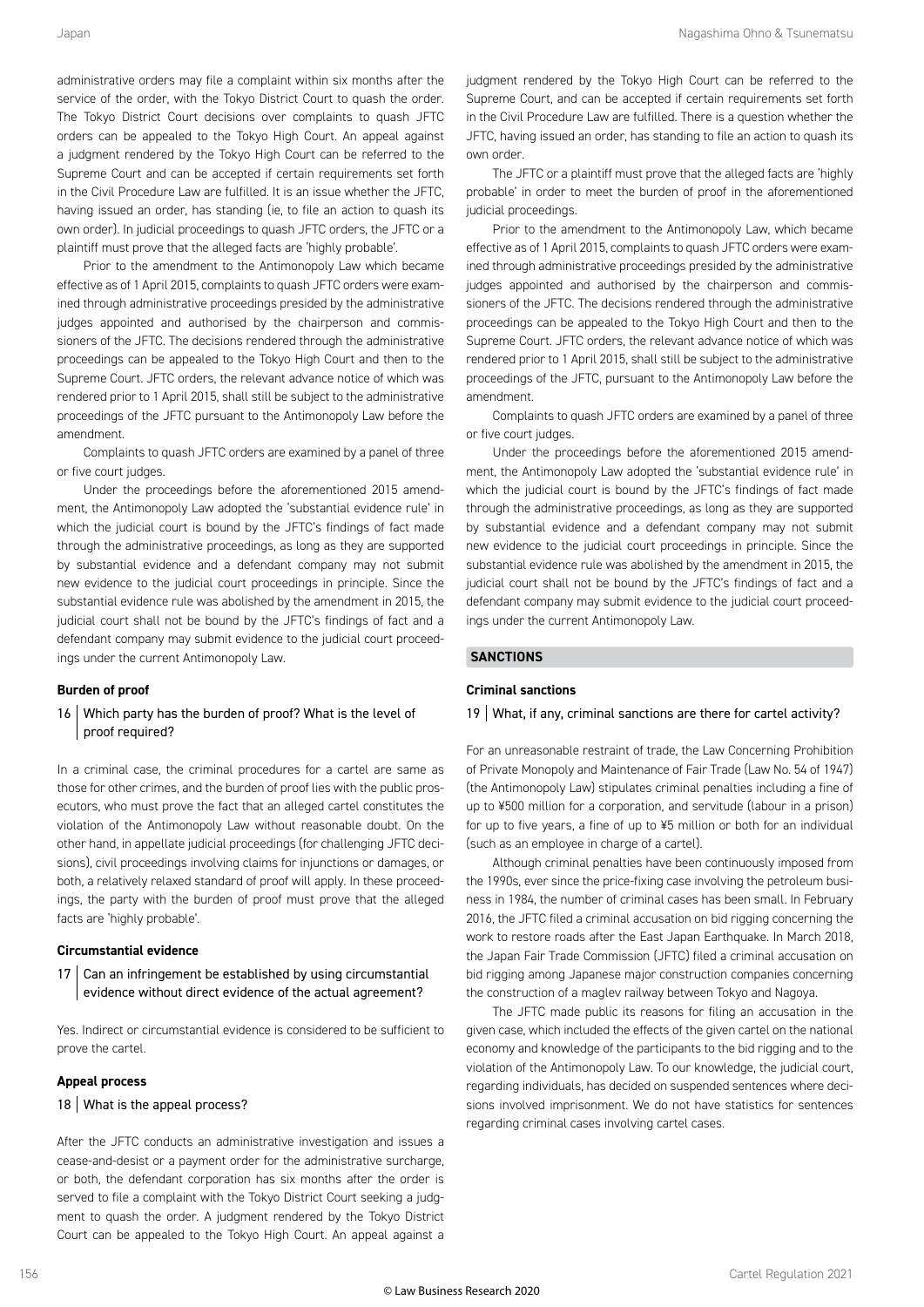#### **Civil and administrative sanctions**

20 | What civil or administrative sanctions are there for cartel activity?

#### Administrative sanctions – JFTC enforcement

If a violation of the Antimonopoly Law is supported by evidence, the JFTC may order the entrepreneur that committed the violation to cease and desist from such acts and to take any other measures necessary to eliminate such acts. The statutory limitation for the JFTC to issue ceaseand-desist orders under the current Antimonopoly Law is five years after the conduct ceased. Under the amendment to the Antimonopoly Law (2019 Amendment) effective as of 25 December 2020, the statutory limitation will be seven years after the conduct ceased.

The cease-and-desist order is effective upon the service thereof to its recipient, and such recipient must comply with its terms, even if the recipient initiates judicial proceedings for an appeal (administrative proceedings for a case commenced before the 2015 amendment to the Antimonopoly Law) unless the enforcement of such order is specifically suspended by a decision of the court or the JFTC.

The JFTC is required to order payment of an administrative surcharge by entrepreneurs found to have participated in an unreasonable restraint of trade that directly affects prices or that consequently affects prices by curtailing the volume of supply (price-fixing or cartels on supply, market share or customers that affect prices).

The amount of the administrative surcharge is calculated as the following percentage of the sales of the products or services that are subject to the cartels for the period of the cartel concerned up to three years from the date such conduct ceased under the current Antimonopoly Law, (ie, before elements of the 2019 Amendment become effective on 25 December 2020).

The rate of an administrative surcharge under the current Antimonopoly Law is calculated as follows:

- Large-sized corporations:
	- manufacturers, etc: 10 per cent;
	- retailers: 3 per cent; and
	- wholesalers: 2 per cent.
- Small and medium-sized corporations (SMEs):
	- manufacturers, etc: 4 per cent;
	- retailers: 1.2 per cent; and
	- wholesalers: 1 per cent.

On and after 25 December 2020, the rate of an administrative surcharge under the Antimonopoly Law will be:

- Large-sized corporations: 10 per cent; and
- SMEs: 4 per cent (the scope of SMEs will be limited.)

An administrative surcharge at a rate of 150 per cent of the respective rates set out above is imposed on entrepreneurs that have repeated conduct in violation of the Antimonopoly Law and that have been subject to an administrative surcharge payment order within the past 10 years. Note that the decrease of administrative surcharge rate by 20 per cent in certain circumstances (such as the withdrawal from the cartel at an early stage) under the current Antimonopoly Law will be abolished under the 2019 Amendment, effective of 25 December 2020.

An adjustment is made through the system that, if both an administrative surcharge and criminal fines are imposed on the same entrepreneur based on the same conduct, the amount of administrative surcharge shall be calculated by halving the amount of the criminal fine.

Under the Antimonopoly Law, the administrative surcharge rates are increased by 50 per cent if a corporation played a leading role by having:

• planned conduct that constitutes an unreasonable restraint of trade in violation of the Antimonopoly Law;

- requested another corporation to commit such conduct in violation of the Antimonopoly Law; or
- prevented other corporations from ceasing such conduct.

Further, if the corporation that played a leading role in the conduct constituting an unreasonable restraint of trade has repeatedly acted in violation of the Antimonopoly Law within the past 10 years, the Antimonopoly Law provides that the administrative surcharge rate be doubled.

On and after 25 December 2020, if a corporation played a leading role in the conduct constituting an unreasonable restraint of trade by having requested another corporation to obstruct a JFTC investigation (eg, conceal or disguise evidence), the administrative surcharge rate will also be increased by 50 per cent. If such a corporation had committed a conduct constituting an unreasonable restraint of trade in violation of the Antimonopoly Law within the past 10 years, the rate will be doubled.

- The 150 per cent rate will also be applied to:
- the parent company that owns 100 per cent of the shares of a company that committed the aforementioned conduct within the past 10 years; or
- the company that acquired the business from a company that committed the aforementioned conduct within the past 10 years.

If any such company played a leading role in the conduct constituting an unreasonable restraint of trade, the administrative surcharge rate will be doubled.

The number of defendant companies on which the JFTC has imposed administrative surcharge orders since 2014 has been:

- 128 in the 2014 fiscal year;
- 31 in the 2015 fiscal year;
- 32 in the 2016 fiscal year;
- 32 in the 2017 fiscal year;
- 18 in the 2018 fiscal year; and
- 37 in the 2019 fiscal year.

The total amounts of administrative surcharges paid in each year since 2014 were approximately:

- ¥17 billion in the 2014 fiscal year;
- ¥8.5 billion in the 2015 fiscal year;
- ¥9.1 billion in the 2016 fiscal year;
- ¥1.9 billion in the 2017 fiscal year;
- ¥0.3 billion in the 2018 fiscal year; and
- ¥69 billion in the 2019 fiscal year.

#### Private actions – private enforcement

Although private enforcement of the Antimonopoly Law through civil damage suits by private plaintiffs is not as common in Japan as it is in the United States, a party (such as a competitor or a customer) that suffers damage from a cartel is entitled to undertake civil action for recovery of damages based on the provisions of strict liability under article 25 of the Antimonopoly Law or on the more general tort law provisions of the Civil Code. The Antimonopoly Law enables a plaintiff to claim compensation more easily. That is, if a suit for indemnification of damages or a counterclaim under the provisions of article 25 (strict liability) has been filed, the court is required, without delay, to request the opinion of the JFTC regarding the amount of damages caused by such violations.

Note that a legally interested person, such as a plaintiff, may review and reproduce the case records of administrative proceedings by the JFTC and those of the judicial court proceedings where the validity of JFTC's orders are challenged by entrepreneurs. Further, the JFTC made a public announcement in 1991 that it will provide plaintiffs with access to certain investigation records that the JFTC collects during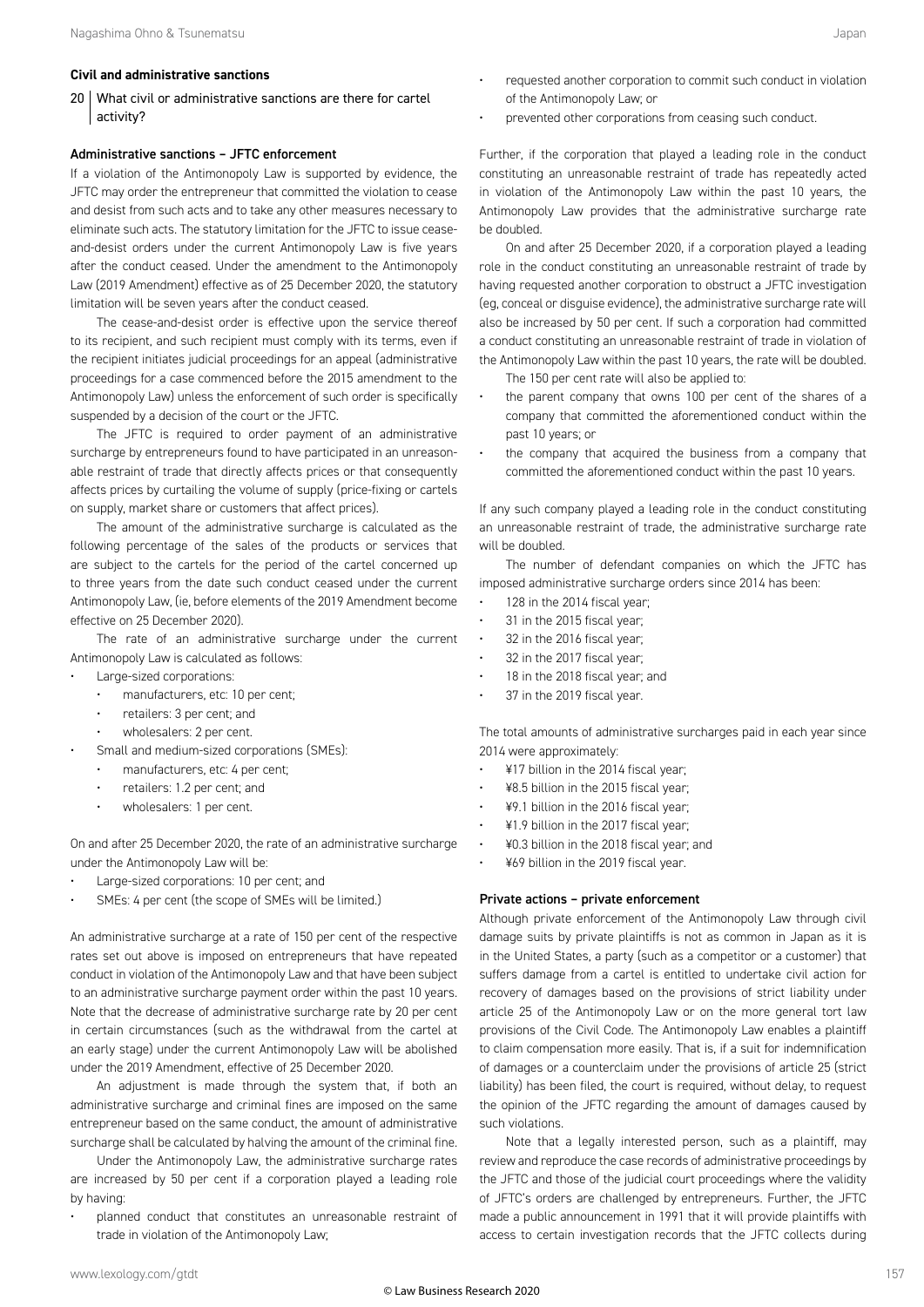its investigation through a request by the court if a damage suit is filed in the court, except for certain information such as trade secrets and privacy information. Through these procedures, documents protected by attorney-client privilege in other jurisdictions may be produced during judicial review in Japan.

Civil actions for an injunction under article 24 of the Antimonopoly Law are not available for the unreasonable restraint of trade.

#### **Guidelines for sanction levels**

21 | Do fining or sentencing principles or guidelines exist? If yes, are they binding on the adjudicator? If no, how are penalty levels normally established? What are the main aggravating and mitigating factors that are considered?

No sentencing guidelines are publicly available for Antimonopoly Law violations or for other crimes. The criminal penalties on defendant companies (ie, fines) and individuals for violating the Antimonopoly Law, (ie, servitude and fines) seem to be based on:

- the scale of the conduct (including the size of the business and market, and the number and levels of participants);
- the scale of its effects (effects on the business and the market); and • the duration and maliciousness of the conduct (including whether
- the participant was ringleader or not).

#### **Compliance programmes**

 $22$  Are sanctions reduced if the organisation had a compliance programme in place at the time of the infringement?

Unlike in the United States, there is no guidelines on evaluation of compliance programme in Japan and criminal penalties do not seem to be reduced, even if the organisation had a compliance programme in place at the time of the violation of the Antimonopoly Law.

#### **Director disqualification**

23 Are individuals involved in cartel activity subject to orders prohibiting them from serving as corporate directors or officers?

Under the Companies Act, individuals involved in cartel activity in violation of the Antimonopoly Law are prohibited from serving as a corporate director if they are sentenced to imprisonment or a more severe penalty and have not completed their sentence, or the sentence still applies to them (excluding individuals for whom execution of the sentence is suspended).

#### **Debarment**

24 | Is debarment from government procurement procedures automatic, available as a discretionary sanction, or not available in response to cartel infringements?

Each ministry and governmental agency seems to have its own rules and such rules are not, to our knowledge, publicly available. However, based on our experience, many corporations that have been subject to investigation by the JFTC on the suspicion of being in a cartel, or that the JFTC has rendered orders on, were suspended and such corporations were restricted from participating in bids presided over by the government agencies. The time period of suspensions seems to differ, depending on the government agency imposing it.

#### **Parallel proceedings**

25 Where possible sanctions for cartel activity include criminal and civil or administrative penalties, can they be pursued in respect of the same conduct? If not, when and how is the choice of which sanction to pursue made?

When the JFTC finds an alleged violation of the Antimonopoly Law to be an unreasonable restraint of trade by any means (eg, a complaint by a third party, information from an employee of the suspected corporation or application under the leniency programme, or both), the JFTC first conducts a feasibility study for the investigation and then determines whether to conduct either an administrative investigation or compulsory measures for criminal offences under the Antimonopoly Law. Both an administrative surcharge and criminal penalties can be imposed on the same entrepreneur based on the same conduct. If both the administrative surcharge and criminal fines are imposed on the same entrepreneur based on the same conduct, the amount of the administrative surcharge shall be calculated by deducting 50 per cent of the amount of the criminal fine.

The JFTC also made a public announcement that it will not file a criminal accusation against the corporation, corporate officer or employee of the 'first in' who has been fully cooperative with the JFTC during an investigation. Because the JFTC has exclusive rights to file a criminal accusation with regard to the violation of the Antimonopoly Law and the Public Prosecutors' Office is highly likely to respect such decision by the JFTC, in practice, the 'first-in' corporation, and officer or employee thereof, are exempt from the criminal sanctions with regard to the violation of the Antimonopoly Law.

Civil actions may be brought by a plaintiff to the court, regardless of whether an administrative surcharge or a criminal penalty (or both) is imposed and whether administrative or criminal investigations are ongoing.

#### **PRIVATE RIGHTS OF ACTION**

#### **Private damage claims**

 $26$  Are private damage claims available for direct and indirect purchasers? Do purchasers that acquired the affected product from non-cartel members also have the ability to bring claims based on alleged parallel increases in the prices they paid ('umbrella purchaser claims')? What level of damages and cost awards can be recovered?

Private damage claims are available, although no triple damages are available in Japan. Namely, a party (eg, a customer) who suffers damage from a cartel is entitled to undertake civil action for recovery of damages based on provisions of strict liability under article 25 of the Law Concerning Prohibition of Private Monopoly and Maintenance of Fair Trade (Law No. 54 of 1947) (the Antimonopoly Law) or on the more general tort law provisions of the Civil Code. The Antimonopoly Law enables a plaintiff to claim compensation more easily. That is, if a suit for indemnification of damages or a counterclaim under the provisions of article 25 (ie, strict liability) has been filed, the court may, without delay, request the opinion of the Japan Fair Trade Commission (JFTC) regarding the amount of damages caused by such violations. Note that neither compensation for punitive damages nor triple damages are allowed. An indirect purchaser may file an action.

The damages to be compensated under the applicable laws require, in civil proceedings, as in any civil tort cases, that the plaintiff bears the burden of proof to demonstrate:

- the illegality of the defendant's conduct;
- the amount of damages;
- the legally sufficient causal relationship between the damages and the violation; and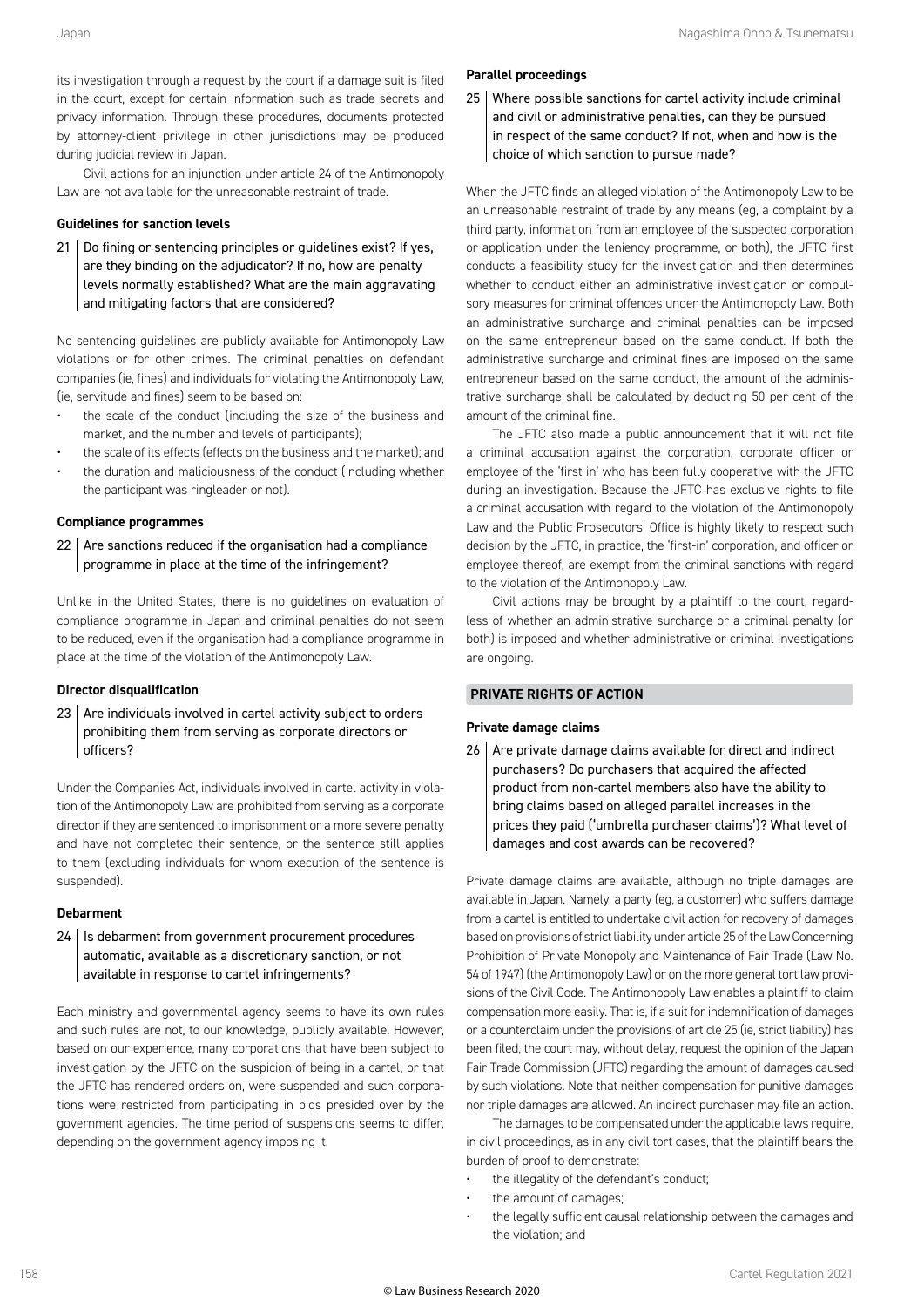the negligence or wilfulness of the violator, the conclusion of which depends on whether the plaintiff may prove the causal relationship between the damages and the violation if the plaintiff argues that indirect sales are within the scope of the damages.

In a suit for indemnification of damages or a counterclaim under the provisions of article 25, the Antimonopoly Law does not allow the defendant to deny its negligence or wilfulness for the violation of the Antimonopoly Law.

#### **Class actions**

 $27$  Are class actions possible? If so, what is the process for such cases? If not, what is the scope for representative or group actions and what is the process for such cases?

No class action is available with regard to violations of the Antimonopoly Law. Each plaintiff must file its complaint individually.

Under the Civil Procedure Law, if rights or obligations, which are the subject matter of the lawsuits, are common to two or more persons or are based on the same factual or statutory cause, these persons may file a complaint as co-plaintiffs. The same shall apply where rights or obligations, which are the subject matter of the lawsuits, are of the same kind and based on the same kind of factual or statutory causes. Also, each plaintiff or defendant may appoint another plaintiff or defendant as a representative of each plaintiff/defendant under the 'appointed party system' provided by the Civil Procedure Law. Multiple claimants may use these schemes in bringing competition law claims before the civil court proceedings.

Additionally, qualified consumer organisations are entitled to file an action for an injunction for lawsuits under the Consumer Contract Law and injunctions under article 10 of the Law against Unjustifiable Premiums and Misleading Representations. Under the new system introduced in 2016, consumer organisations qualified by the Japanese government may file a lawsuit seeking compensation for damage under consumer contracts. In such actions, the plaintiffs may assert the defendants' violation of the Antimonopoly Law.

#### **COOPERATING PARTIES**

#### **Immunity**

 $28$  | Is there an immunity programme? If so, what are the basic elements of the programme? What is the importance of being 'first in' to cooperate?

An immunity (ie, a leniency) programme is provided under the Law Concerning Prohibition of Private Monopoly and Maintenance of Fair Trade (Law No. 54 of 1947) (the Antimonopoly Law).

The immunity and the leniency programme under the current Antimonopoly Law is as follows.

If an entrepreneur committing an unreasonable restraint of trade voluntarily and independently reports the existence of a cartel and provides related materials to the Japan Fair Trade Commission (JFTC), and ceases such violation before the initiation of an investigation, immunity from or a reduction in the administrative surcharge payment shall be applied to such entrepreneurs as follows:

- the first applicant which filed before the initiation of an investigation – total immunity;
- the second applicant which filed before the initiation of an investigation – 50 per cent deducted;
- the third through to the fifth applicant which filed before the initiation of an investigation – 30 per cent deducted; and
- up to three applicants which filed after the initiation of an investigation – 30 per cent deducted.

The maximum number of leniency applicants is five: up to five applicants before a dawn raid, and up to three applicants after the JFTC conducts a dawn raid if the total number of applicants (including those before the dawn raid) is five or less. A joint application for leniency may be made by multiple corporations within the same business group.

The first-in corporation is exempt from the administrative surcharge. The JFTC made a public announcement that it will not file a criminal accusation against the first-in corporation, officer or employee thereof to cooperate. Because the JFTC has the exclusive right to file a criminal accusation with regard to the violation of the Antimonopoly Law, and the Public Prosecutors' Office is highly likely to respect such a decision by the JFTC, in practice, this means that the first-in corporation, and officers or employees thereof, are exempted from criminal sanctions. The suspension of transactions, which is customarily ordered by the relevant public offices (such as the ministries and local government authorities) with which the suspected corporation has business may be shortened. Having said that, the corporation cannot be discharged of civil liability.

On and after 25 December 2020, the JFTC will determine the rate of reduction taking account of the degree of the cooperation by the applicants, while the current leniency program provide the immunity and reduction only in accordance with the orders of application, and in addition, the limitation of the number of applicants who may enjoy the benefit of leniency programme is abolished.

The rate of reduction for leniency applications made before a dawn raid will be changed to:

- first applicant 100 per cent;
- second applicant 20 per cent;
- third through 5th applicant 10 per cent; and
- sixth applicant or thereafter 5 per cent.

However, the second and subsequent applicants may receive a rate of reduction of up to 40 per cent, depending on the level of cooperation with the JFTC investigation.

If applications are made after a dawn raid, a maximum of three companies (a maximum of five companies including applicants before a dawn raid) can receive a rate of reduction of 10 per cent. Otherwise, the 5 per cent rate will apply. In any event, companies that submit applications after a dawn raid may receive a rate of up to 20 per cent, depending on the degree of cooperation they provide to the JFTC investigation.

#### **Subsequent cooperating parties**

 $29$  | Is there a formal programme providing partial leniency for parties that cooperate after an immunity application has been made? If so, what are the basic elements of the programme? If not, to what extent can subsequent cooperating parties expect to receive favourable treatment?

A leniency application is required for each good or service that is a target of the cartels, therefore separate orders of application apply to each good or service. The amendment to the Antimonopoly Law (the 2019 Amendment) does not change this basic approach.

The current Antimonopoly Law sets the maximum number of leniency applicants to five. However, from 25 December 2020, there will be no limitation of the number of applicants.

The current leniency programme only provides immunity and reductions in accordance with the order of applications received. Under the 2019 Amendment's leniency programme, the JFTC will determine the rate of reduction by taking the degree of cooperation provided by an applicant into account.

The rates of reduction for leniency applications made before a dawn raid will also change to the following: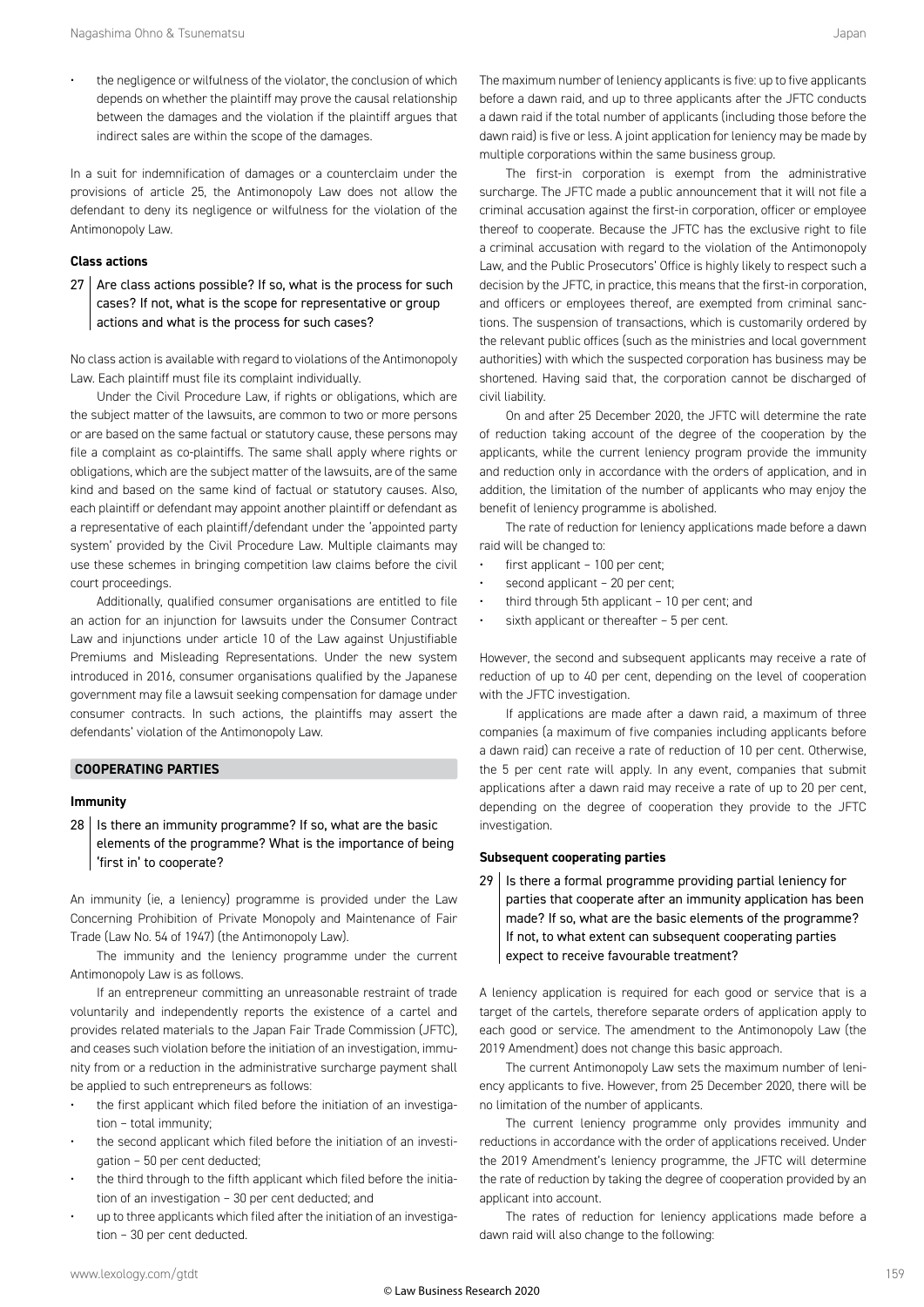- $first$  applicant  $-100$  per cent;
- second applicant 20 per cent;
- third through 5th applicant  $-10$  per cent; and
- sixth applicant or thereafter  $-5$  per cent.

The second and subsequent applicants can receive a rate of reduction of up to 40 per cent, depending on the level of cooperation they provide to the JFTC.

If applications are made after a dawn raid, a maximum of three companies (a maximum of five companies including applicants before a dawn raid) can receive a rate of reduction of 10 per cent. Otherwise, 5 per cent will apply. In any event, applicants after a dawn raid may receive a rate of up to 20 per cent, depending on the degree of cooperation they provide to the JFTC.

A joint application for leniency may be made by multiple corporations within the same business group.

Neither the current Antimonopoly Law nor the 2019 Amendment provides immunity from a criminal accusation to the second and subsequent applicants.

#### **Going in second**

30 How is the second cooperating party treated? Is there an 'immunity plus' or 'amnesty plus' treatment available? If so, how does it operate?

A leniency programme is available for subsequent parties after the first to report.

While there is no 'amnesty plus' under the Antimonopoly Law, the 'second in' and subsequent parties may be exempted from the administrative surcharge, or have it reduced by 100 per cent, if it applies as first-in for leniency for another cartel case (eg, one involving different products). There is no exemption from criminal and civil liability for the second in and subsequent parties.

#### **Approaching the authorities**

 $31$  Are there deadlines for initiating or completing an application for immunity or partial leniency? Are markers available and what are the time limits and conditions applicable to them?

No deadline is provided under the Antimonopoly Law with regard to an application (ie, marker) with Form 1. However, the current Antimonopoly Law limits the number of applicants who may enjoy the immunity or decrease in the amount of administrative surcharges. The applicant must file as soon as possible before another applicant files an application.

With regard to the submission of detailed information and admission of conduct in violation of the Antimonopoly Law (Form 2) and evidence, the JFTC sets a deadline for submission – usually two weeks. All or at least a substantial part of the information must be submitted to the JFTC in order for leniency to be granted. On and after 25 December 2020, it is also important to complete an efficient internal investigation, as this may provide more evidence that may be used to secure a larger reduction to the administrative surcharge since the JFTC will determine the rates of reduction by taking the applicant's cooperation into account.

#### **Cooperation**

32 What is the nature, level and timing of cooperation that is required or expected from an immunity applicant? Is there any difference in the requirements or expectations for subsequent cooperating parties that are seeking partial leniency?

Full cooperation is required for the JFTC to grant leniency (ie, all of the relevant information must be disclosed and all of the evidence available to the applicant must be produced for the JFTC). If the JFTC requires statements, oral statements by individuals are permitted. The level of cooperation is the same for all applicants (eg, the first and subsequent applicants). However, if the information or evidence is inconsistent, the JFTC will further investigate the case before granting leniency to applicants.

Cooperation with the JFTC regarding its investigation, other than those for leniency, has no legal effects.

On and after 25 December 2020, the degree of cooperation with the JFTC investigation will be an important factor in the JFTC's determination regarding reducing the administrative surcharge.

The amendments to the Rules on Reporting and Submission of Materials for Leniency will effective as of 25 December 2020.

#### **Confidentiality**

33 What confidentiality protection is afforded to the immunity applicant? Is the same level of confidentiality protection applicable to subsequent cooperating parties? What information will become public during the proceedings and when?

While the Antimonopoly Law provides the confidential obligation under the Antimonopoly Law for JFTC officials in general, it does not contain specific provisions with regard to the confidentiality of leniency applicants.

The JFTC made a public announcement that it will disclose the names of the applicants for which administrative surcharges do not apply or have been reduced, and the exemption or reduced ratio thereof under the leniency programme if it issues an administrative surcharge payment order for a case involving the applicant on or after 1 June 2016.

Before 31 May 2016, the JFTC would make such information public only when the applicants desired it, so that applicants may request a shorter period of suspension from doing business with the ministries and local governments.

The JFTC requests the applicants to keep the application and contact with the JFTC therefor in strict confidentiality, so that the JFTC may successfully investigate the case.

The JFTC allows applications with an oral explanation in certain circumstances, while an application must be filed in written form. However, it can be difficult to go through the entire process of the leniency application with no written materials.

#### **Settlements**

34 Does the investigating or prosecuting authority have the ability to enter into a plea bargain, settlement, deferred prosecution agreement (or non-prosecution agreement) or other binding resolution with a party to resolve liability and penalty for alleged cartel activity? What, if any, judicial or other oversight applies to such settlements?

In June 2018, the amendment to the Criminal Procedure Law introduced the plea bargaining system for certain types of crimes including violation of the Antimonopoly Law. The system allows for a public prosecutor to enter into a plea bargaining agreement with a suspect or a defendant (an individual or corporate entity) to drop or reduce criminal charges or agree to predetermined punishment if such suspect or defendant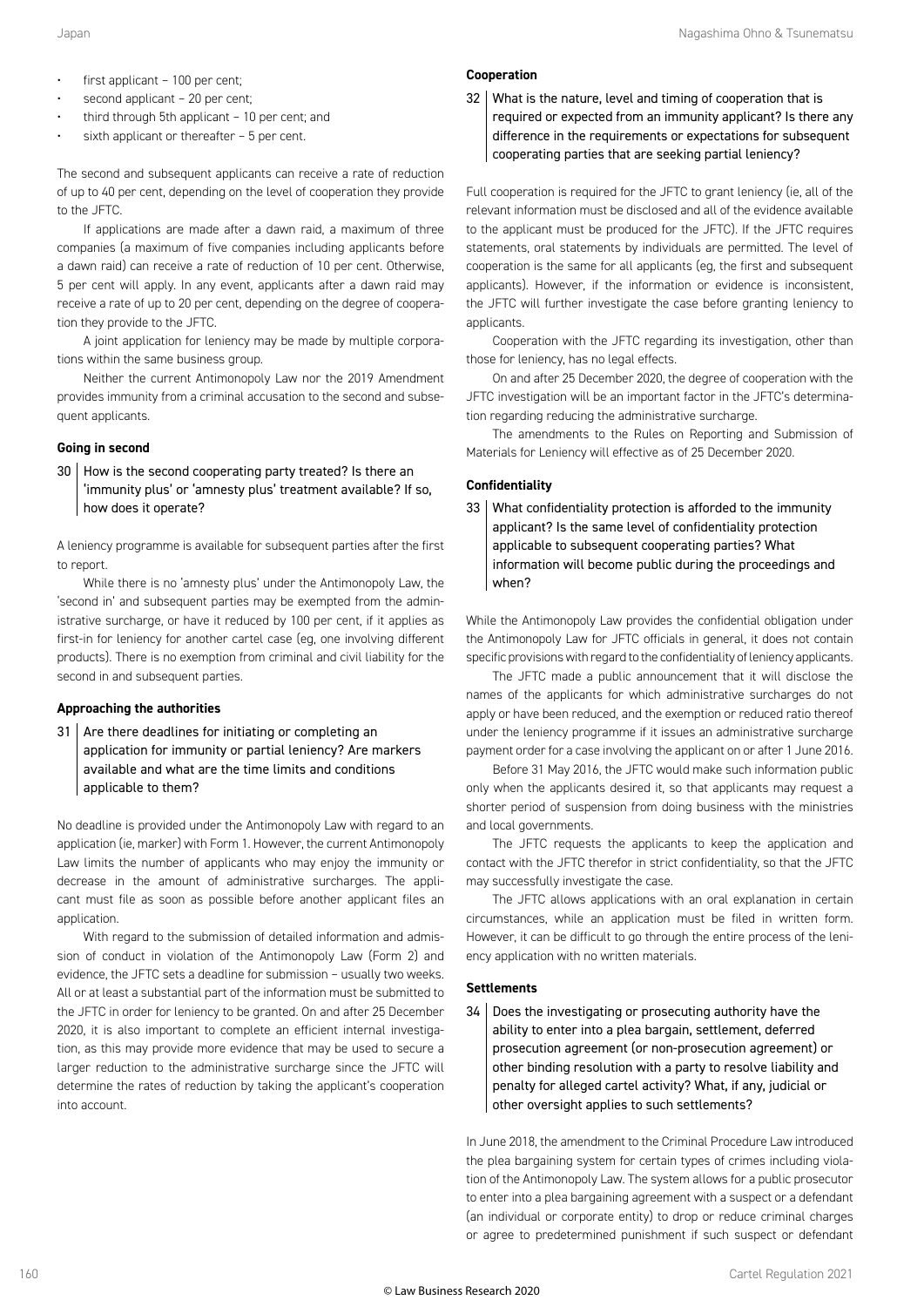provides certain evidence or testimony in relation to certain types of crimes, including cartels and bid rigging, of other individuals or corporate entities. Defence lawyers are required to be involved in negotiations on the terms of a plea bargaining agreement and the defence lawyers' consent to the terms of agreement must be obtained.

Apart from the foregoing, no plea bargains, settlements or other binding resolutions between the JFTC or the Public Prosecutors' Office and defendant companies are permitted. Note that the amendment to the Antimonopoly Law in 2018 that was included in the Act to Amend the Trans-Pacific Partnership Agreement Related Laws introduced the commitment procedure, in which an entrepreneur that received a notice from the JFTC regarding alleged violation of the Antimonopoly Law may devise a plan to take necessary measures to cease such an alleged violation and file a petition for approval of such plan with the JFTC. If such plan is approved, the JFTC will determine to not render a cease-and-desist and administrative surcharge payment orders against the petitioner. However, such a commitment procedure does not apply to cartel conduct.

#### **Corporate defendant and employees**

35 When immunity or partial leniency is granted to a corporate defendant, how will its current and former employees be treated?

The administrative surcharge that can be waived or reduced is imposed on corporate defendants. While an individual who is 'first in' may be exempt from criminal accusations, there is no such treatment for later applicants. The Antimonopoly Law does not distinguish between former employees and current employees. However, the JFTC will usually investigate the current employees of defendant corporations.

#### **Dealing with the enforcement agency**

36 What are the practical steps for an immunity applicant or subsequent cooperating party in dealing with the enforcement agency?

The Leniency Rules make anonymous prior consultation available. A corporation contacting the JFTC for leniency will be informed of the expected order (marker) of the leniency application if it reports to the JFTC in order to apply for the leniency programme. The leniency applicant is required to file the relevant form with the JFTC by facsimile to prevent the JFTC from receiving more than one written report at the same time. The products or services that are subject to the violation, and the types of conduct in violation of the Antimonopoly Law, must be set forth in the form. The JFTC will inform the applicant of the priority of the first party (marker) and the deadline for submission of evidence and materials. The applicant will be required to submit the evidence and materials before the designated deadline using another form. If the JFTC so determines, certain parts of the material may be provided to the JFTC orally. Before an investigation begins, the JFTC will give priority to the corporation that submitted its initial report requesting its application the leniency by fax.

#### **DEFENDING A CASE**

#### **Disclosure**

37 What information or evidence is disclosed to a defendant by the enforcement authorities?

The Japan Fair Trade Commission (JFTC) is required to provide a defendant company with an opportunity to submit its opinion against the JFTC's allegations before the JFTC issues a cease-and-desist or an administrative surcharge payment order. During such procedures, the defendant company may request the JFTC allow the defendant company to review or make photocopies of the evidence that supports the JFTC's fact findings (eg, notebooks and diaries seized during a dawn raid, or statements signed by the officers and others during interviews) before the closure of the process under the Law Concerning Prohibition of Private Monopoly and Maintenance of Fair Trade (Law No. 54 of 1947) (the Antimonopoly Law) and applicable rules.

#### **Representing employees**

38 | May counsel represent employees under investigation in addition to the corporation that employs them? When should a present or past employee be advised to obtain independent legal advice or representation?

Yes. Unless there is a conflict of interest or differences in the defence strategy, the lawyer who represents the corporation may represent the employee during the process of investigation by the JFTC. However, in practice, if the individual's conduct becomes subject to a criminal sanction, an independent lawyer should represent such individual.

#### **Multiple corporate defendants**

39 | May counsel represent multiple corporate defendants? Does it depend on whether they are affiliated?

Yes, legally speaking, unless a conflict of interest exists. However, after the leniency programme was introduced by the 2006 Amendment to the Law Concerning Prohibition of Private Monopoly and Maintenance of Fair Trade (Law No. 54 of 1947) (the Antimonopoly Law), it seems that representing multiple suspected companies will raise an ethical issue.

#### **Payment of penalties and legal costs**

40 | May a corporation pay the legal penalties imposed on its employees and their legal costs?

Yes. However, the payment of legal fees and expenses to defend such employee may trigger the liability of the management of the corporation under the shareholders' derivative suits, unless such payment is for the purpose and effect of mitigating the company's liability. A company may not bear the criminal penalties on behalf of individual officers or employees.

#### **Taxes**

#### 41 | Are fines or other penalties tax-deductible? Are private damages payments tax-deductible?

No. Neither criminal fines nor administrative surcharges are tax-deductible. Income tax is not imposed on the compensation awarded to plaintiff due to the conduct in violation of the Antimonopoly Law.

#### **International double jeopardy**

 $42$  Do the sanctions imposed on corporations or individuals take into account any penalties imposed in other jurisdictions? In private damage claims, is overlapping liability for damages in other jurisdictions taken into account?

To our knowledge, there are no formal rules that are publicly available. However, we are under the impression that the JFTC is concentrating on activities, regardless of whether in Japan or outside Japan, that affect the Japanese market or customers. It is not clear whether the JFTC would enforce the Antimonopoly Law with regard to indirect sales as distinct from direct sales.

In private damage suits before the Japanese judicial courts, the amount of damage may be reduced by the court if the defendant proves that the overlapping damage has already been recovered by the same claimant through the proceedings in other jurisdictions.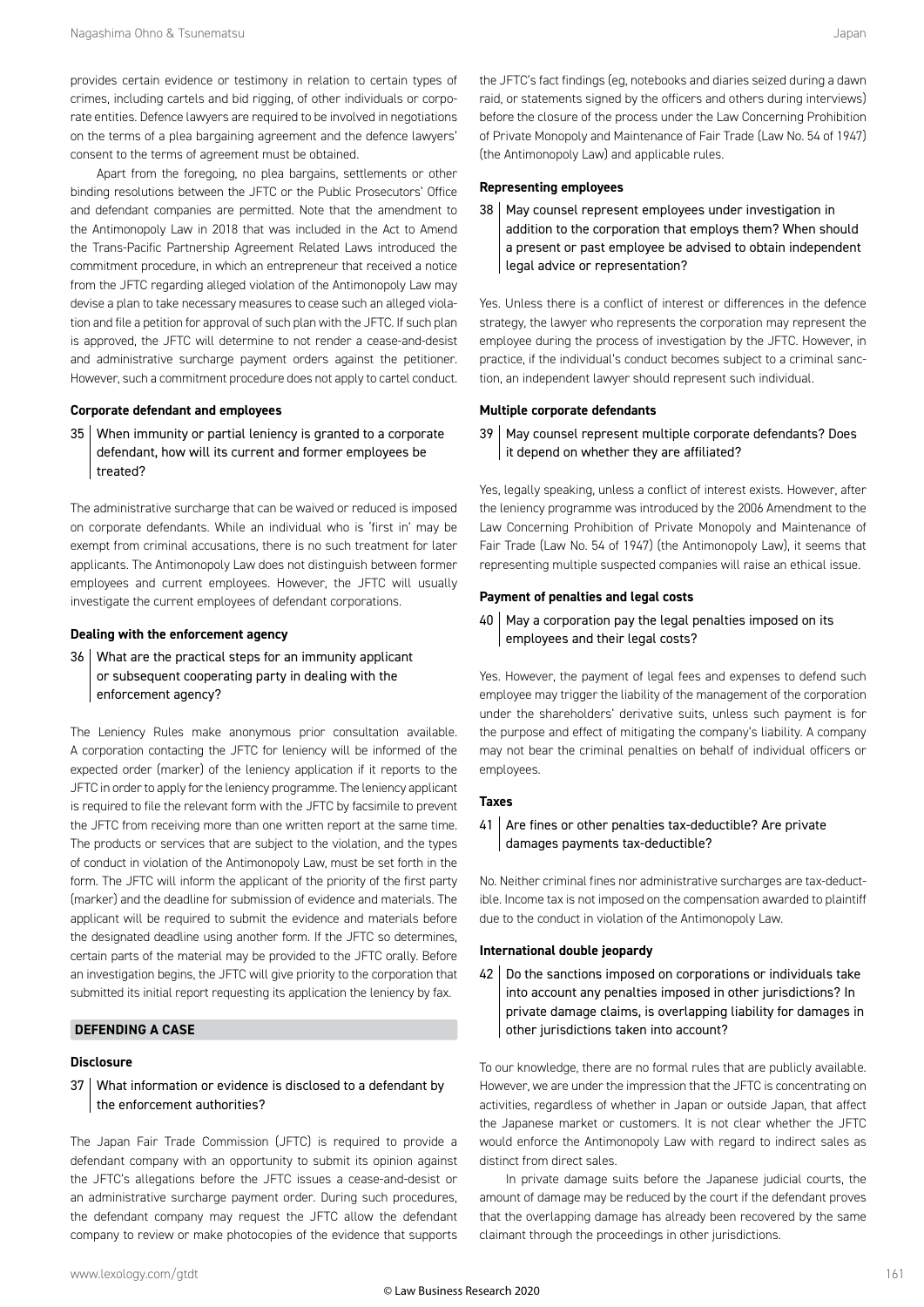#### **Getting the fine down**

#### $43$  What is the optimal way in which to get the fine down?

The JFTC has no discretion to reduce administrative surcharges unless otherwise explicitly provided under the Antimonopoly Law (as the leniency programme). Therefore, to reduce the amount of the administrative surcharge, the suspected corporation must cease the cartel conduct as soon as it is found and produce evidence to show that the corporation ceased such conduct before the investigation, and, if possible, file an application for the leniency programme as the first in and, on and after 25 December 2020, fully cooperate with the JFTC investigation.

#### **UPDATE AND TRENDS**

#### **Recent cases**

44 | What were the key cases, judgments and other developments of the past year?

There are no remarkable cases regarding cartels or bid rigging. Since the fiscal year 2019, there were only domestic and small and typical price cartel and bid rigging cases.

Most of the major changes in the 2019 Amendment to the Law Concerning Prohibition of Private Monopoly and Maintenance of Fair Trade (Law No. 54 of 1947) (the Antimonopoly Law) will become effective on 25 December 2020, which will change the regime of cartel regulations. Major changes contained in the 2019 Amendment apply to the leniency programme, the calculation of administrative sanctions, and the amount of the criminal penalty for obstructing a JFTC investigation.

#### Leniency programme

Under the current Antimonopoly Law, the leniency programme provided immunity and reduction only in accordance with the order of application. On and after 25 December 2020, however, the JFTC will be able to determine the reduction rate, taking account of both the orders of application and the degree of the cooperation by the applicants with the Japan Fair Trade Commission (JFTC) investigation. Moreover, a limitation of the number of applicants who may enjoy the benefit of the leniency programme will also be abolished.

The rates of reduction for leniency applications made before a dawn raid will change to the following:

- first applicant 100 per cent;
- second applicant 20 per cent;
- third through 5th applicant 10 per cent; and
- sixth applicant or thereafter 5 per cent.

The second and subsequent applicants can receive a rate of reduction of up to 40 per cent, depending on the level of cooperation they provide to the JFTC.

If applications are made after a dawn raid, a maximum of three companies (a maximum of five companies including applicants before a dawn raid) can receive a rate of reduction of 10 per cent. Otherwise, the 5 per cent rate will apply. In any event, companies that submit applications after a dawn raid may receive a rate of up to 20 per cent, depending on the degree of cooperation they provide to the JFTC.

#### Calculation of administrative surcharge

The calculation method (ie, sales for the goods or services by the cartel multiplied by the cartel's active period minus immunity or a reduction under the leniency programme) is the same as under the current Antimonopoly Law prior to the 2019 Amendment. However, there are a number of changes to the basis of the calculation method that enabling the JFTC to substantially increase the amount of the administrative surcharge to strengthen the enforcement of the Antimonopoly Law.

#### NAGASHIMA OHNO & TSUNEMATSU

Eriko Watanabe eriko\_watanabe@noandt.com

Koki Yanagisawa koki\_yanagisawa@noandt.com

JP Tower, 2-7-2, Marunouchi Chiyoda-ku Tokyo 100-7036 Japan Tel: +81 3 6889 7000 Fax: +81 3 6889 8000 www.noandt.com

First, with regard to the 'cartel period', the statutory limitation will be seven years (increased from five years under the current Antimonopoly Law) and the duration of the cartel period will be from the most recent activity to 10 years before the JFTC's dawn raid (increased from three years under the current Antimonopoly Law).

Second, with regard to the changes in 'sales for the goods or services by the cartel', the unjust gains owing to the infringements (eg, the financial gains as a reward for not supplying the goods or services subject to the cartel, and the sales of subsidiaries belonging to the same group as the defendant company and receiving instructions or information from the defendant company) will be added to the 'sales for the goods or services by the cartel'.

Third, with regard to the rates used for calculating the administrative surcharge, a number of changes are to be made, including:

- the rates for wholesalers and retailers will be abolished;
- the scope of a small and medium-sized corporation that is subject to the decreased rate will be limited;
- the rate for early termination of a cartel will be abolished; and
- the higher rate for a bid leader will be applied to a defendant company obstructing a JFTC investigation (eg, concealing or disguising of the evidence by the defendant).

In relation to the change in the calculation of administrative surcharges under the 2019 Amendment, the relevant government ordinance on the Antimonopoly Law and the Rules on Administrative Investigations will be amended effective as of 25 December 2020.

#### Increase to the criminal penalty for obstructing a JFTC investigation

An individual obstructing the investigation will be subject to the criminal penalty of ¥3 million (changed from ¥0.2 million) and a criminal penalty of ¥200 million will be introduced for the company to which such an individual obstructing the investigation belongs.

#### Protection of communication between licensed lawyers and clients

The JFTC introduced a new system where JFTC investigators are preventing from immediately accessing confidential communication between licensed lawyers and their clients regarding legal advice on unreasonable restraint of trade (ie, cartels), if certain conditions are met. Under this system, JFTC officers who are independent from the investigation review the lawyer-client communications and determine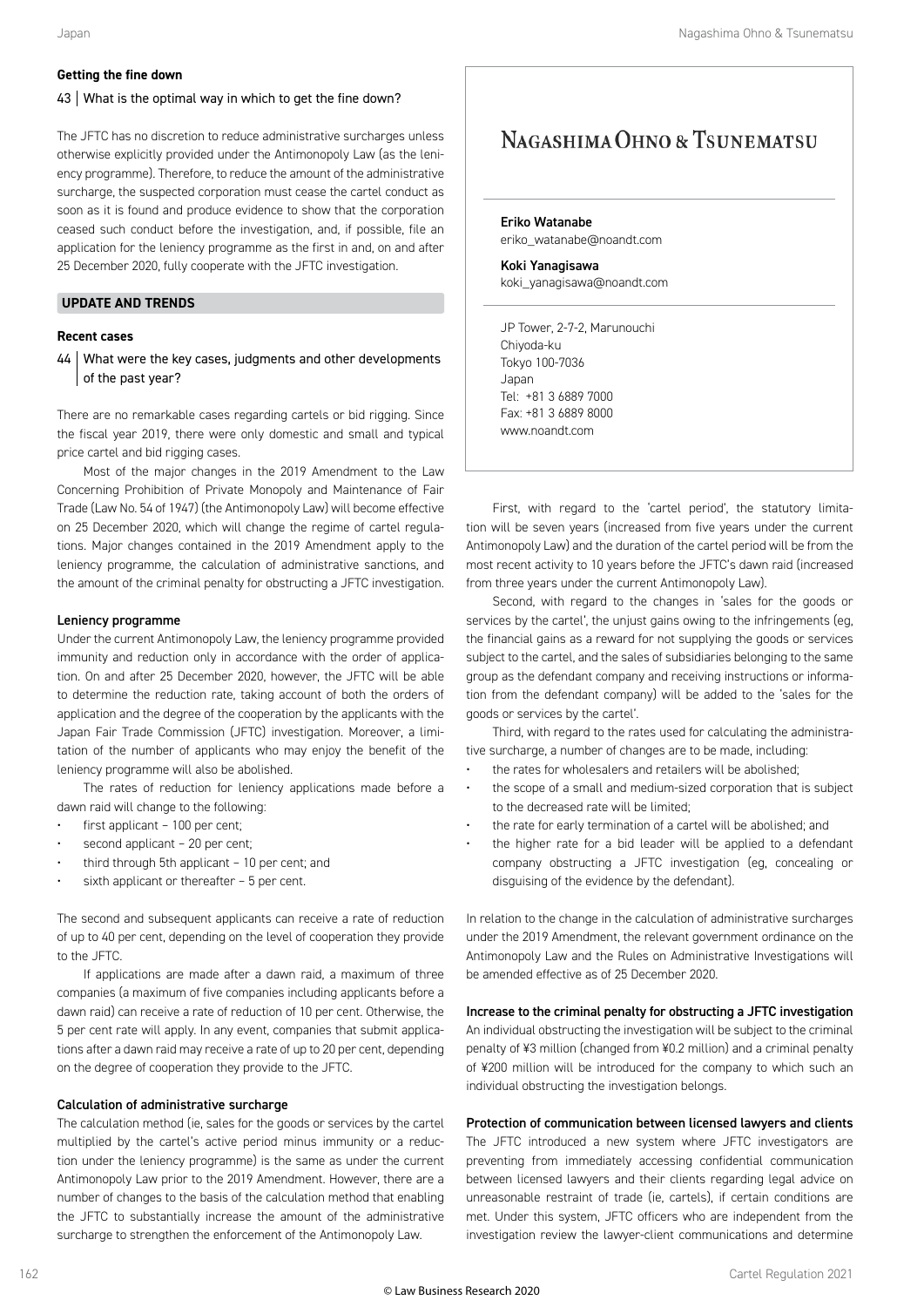whether the investigation's JFTC officers should be granted access to it. No amendment to the Antimonopoly Law has been made regarding this, but the JFTC will make those guidelines public.

#### **Regime reviews and modifications**

45 Are there any ongoing or anticipated reviews or proposed changes to the legal framework, the immunity/leniency programmes or other elements of the regime?

No.

#### **Coronavirus**

46 | What emergency legislation, relief programmes, enforcement policies and other initiatives related to competitor conduct have been implemented by the government or enforcement authorities to address the pandemic? What best practices are advisable for clients?

While the JFTC publicly announced their understanding towards cooperation among competitors in times of crisis after the Tōhoku earthquake and tsunami in 2011, there have been no changes in the laws, regulations and enforcement of the Antimonopoly Law.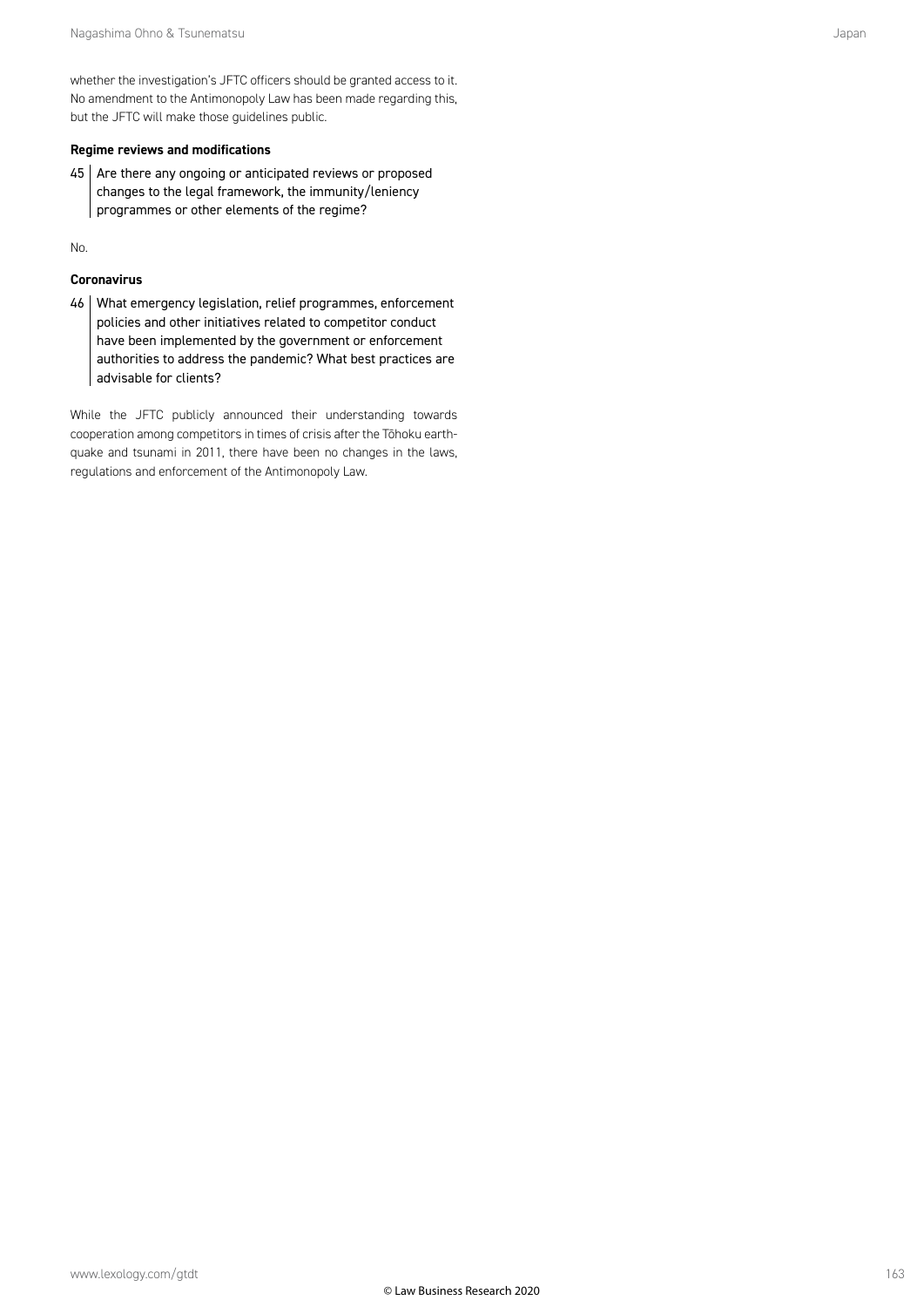## **Quick reference tables**

These tables are for quick reference only. They are not intended to provide exhaustive procedural guidelines, nor to be treated as a substitute for specific advice. The information in each table has been supplied by the authors of the chapter.

#### **Japan** Is the regime criminal, is the regime criminal,<br>civil or administrative? Administrative, criminal and includes civil (private action). What is the maximum sanction? Criminal: servitude of up to five years and fines of up to ¥5 million for individuals, and ¥500 million for corporations (for large enterprises). Administrative: surcharge of, in principle, 10 per cent of sales of cartel goods/services over the cartel period up to the previous three years. Civil: the amount of damage; no triple damage. Are there immunity or leniency programmes? Yes, effective 4 January 2006. Amended as of 1 January 2010. A further amendment is expected upon the amendment of the Antimonopoly Law effective sometime in 2019 or 2020. Does the regime extend to conduct outside the jurisdiction? Yes, the Japan Fair Trade Commission may challenge conduct affecting the Japanese market. Remarks Amendment to the Antimonopoly Law regarding the reform of the administrative proceeding became effective as of 1 April 2015. Amendment to the Criminal Procedure Law regarding the introduction of the plea bargaining system for certain types of crimes including violation of the Antimonopoly Law (eg, cartel) became effective as of 1 June 2018.